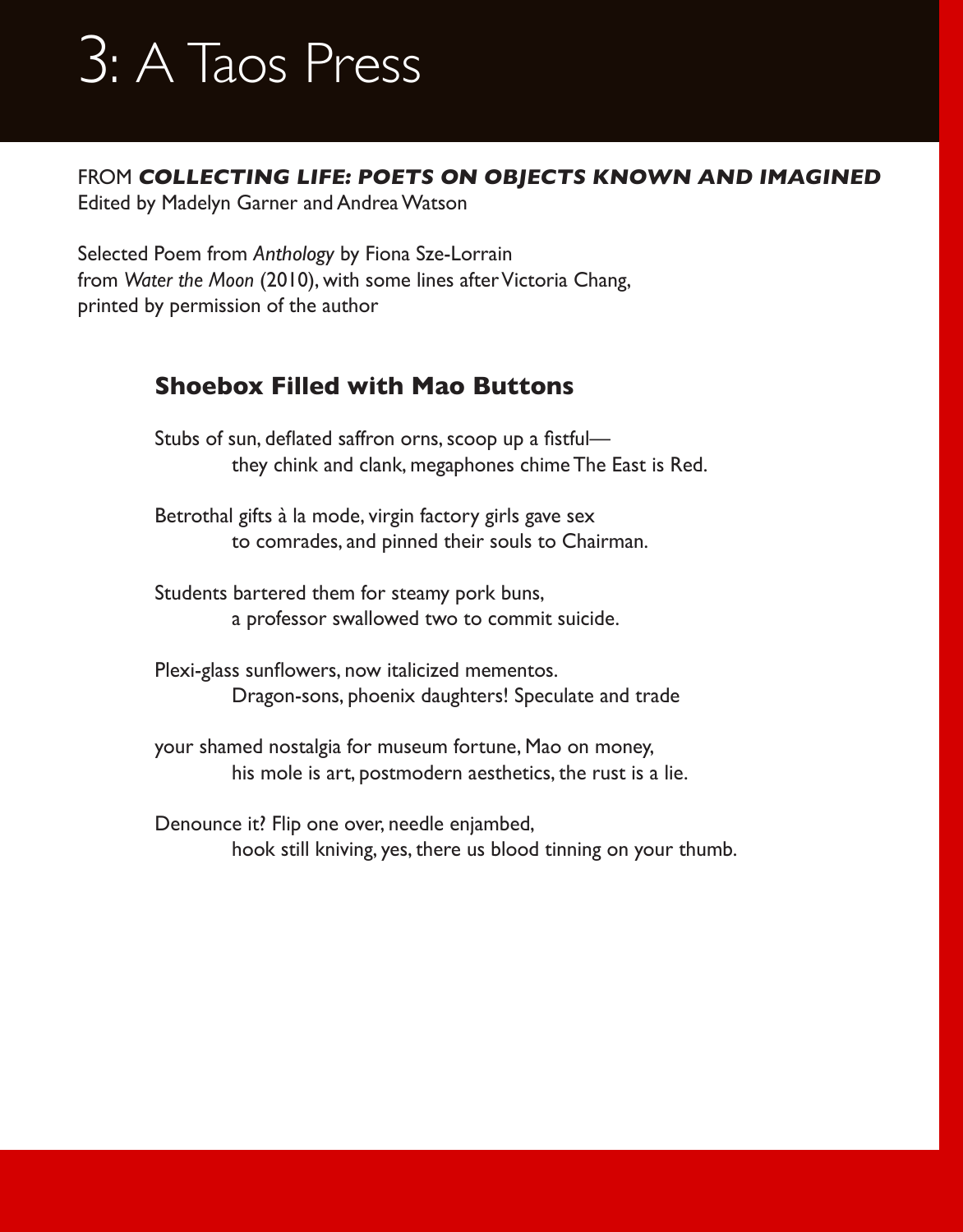#### FROM **SEVEN** BY SHERYL LUNA

### **The Breaking**

We break and rise as the ocean, moon and stars. Silence follows. Were we meant to unhinge? Low beat of morning. We crack like children's bones; mending is possible. The letting-go like dawn. The piano keys strike in time to the light shimmered pines. We are plural and singular sadness, broken in the high desert when snow refuses to melt. Streetlights lull against the darkness. Bats shrieking, bellow of strange heaven; bats of bendable bones hang in their upside-down thrones. Caverns light with their darkness. Stalactites shimmer with man-made lights. Snaps of the mind: circling, turmoil in nets, flight. A burst of shade flaps madly by the thousands. This is the old dusk, the dark awakening. But we break as glorious as whales breach seas, as if we too must suddenly and spectacularly breathe.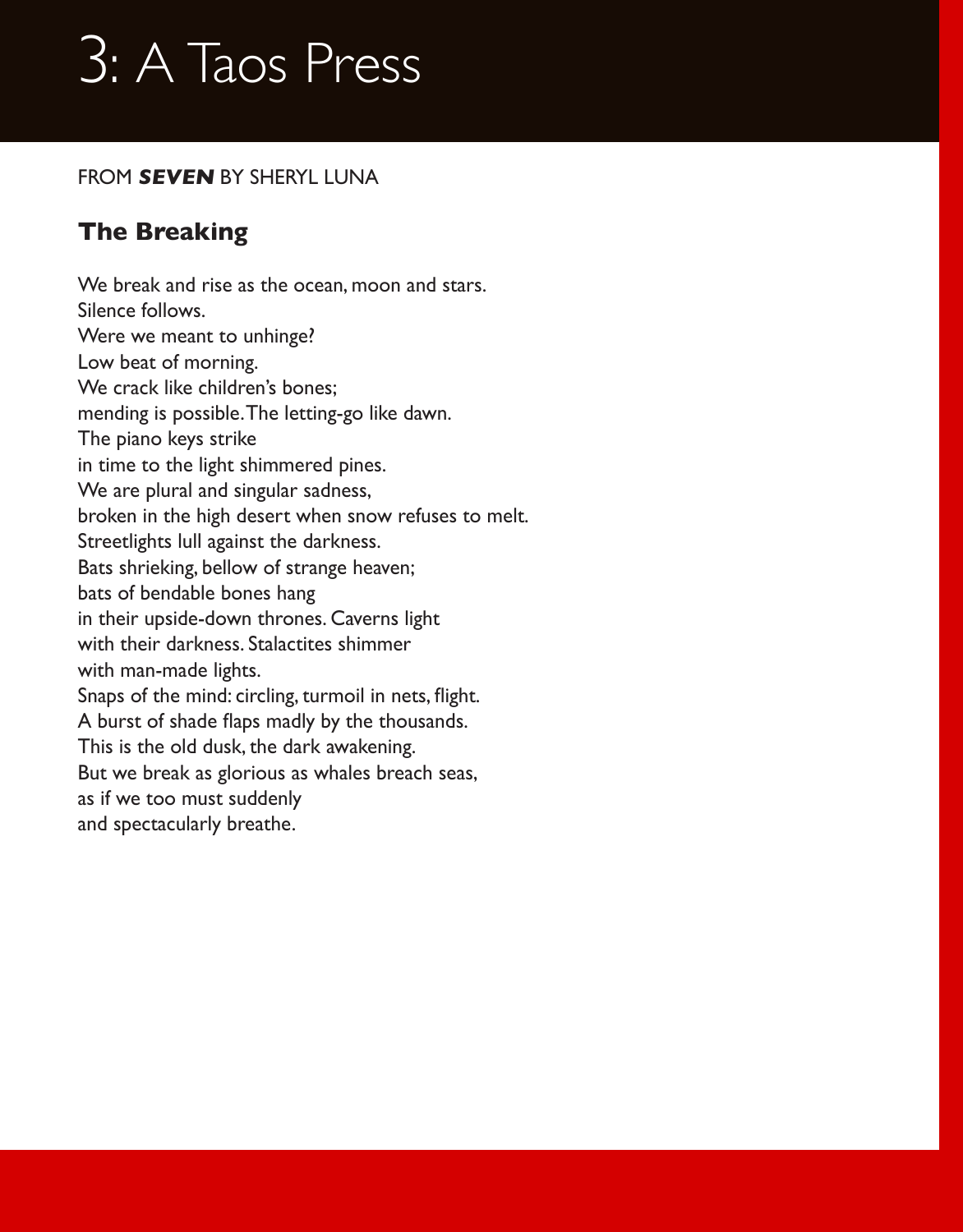#### FROM **THE LUMINOSITY** BY BONNIE ROSE MARCUS

### **When Death Comes**

When death comes growling, gnawing, scratching at my door, window, gate, when death comes gigantic, awesome, without reason, suddenly slowly, minute by year, when death comes chilly to the bone, sweating fire, when death comes to the place, time, space of my waking, when death comes bloated, bestial, bantering, battering, cajoling, calling, cat on a hot, cat on a cold, catapulting my ego off the edge, when death comes tomorrow or the next moment, comes suddenly on me like a fever or a bad dream, daring, devilish or dressed in white wings, comes cascading, rocky, raucous, ravishingly rude or (even beautiful in its fierceness), glorious, gluttonous, no clue, no time, when death comes entering, breaking, busting down the door, when death comes, I want:

I want to be radiantly ripe, peel scars into petals, joust judgments 'til they surrender, tattoo fierce faith on every inch of my skin until the divine imprint becomes my own face, drown hesitation in an ocean of mercy, waves spitting miracles, become emptiness, silence shaking my bones, rejoice, relinquish, manifest my teacher, when death comes, I want to rip out my heart, offer it to those without, remember to remember to bleed suffering into forgiveness, dance translucent rain 'til rainbows take me, when death comes, I want to know, go graceful, glow, (flow rivers) into heart/breaking transformation.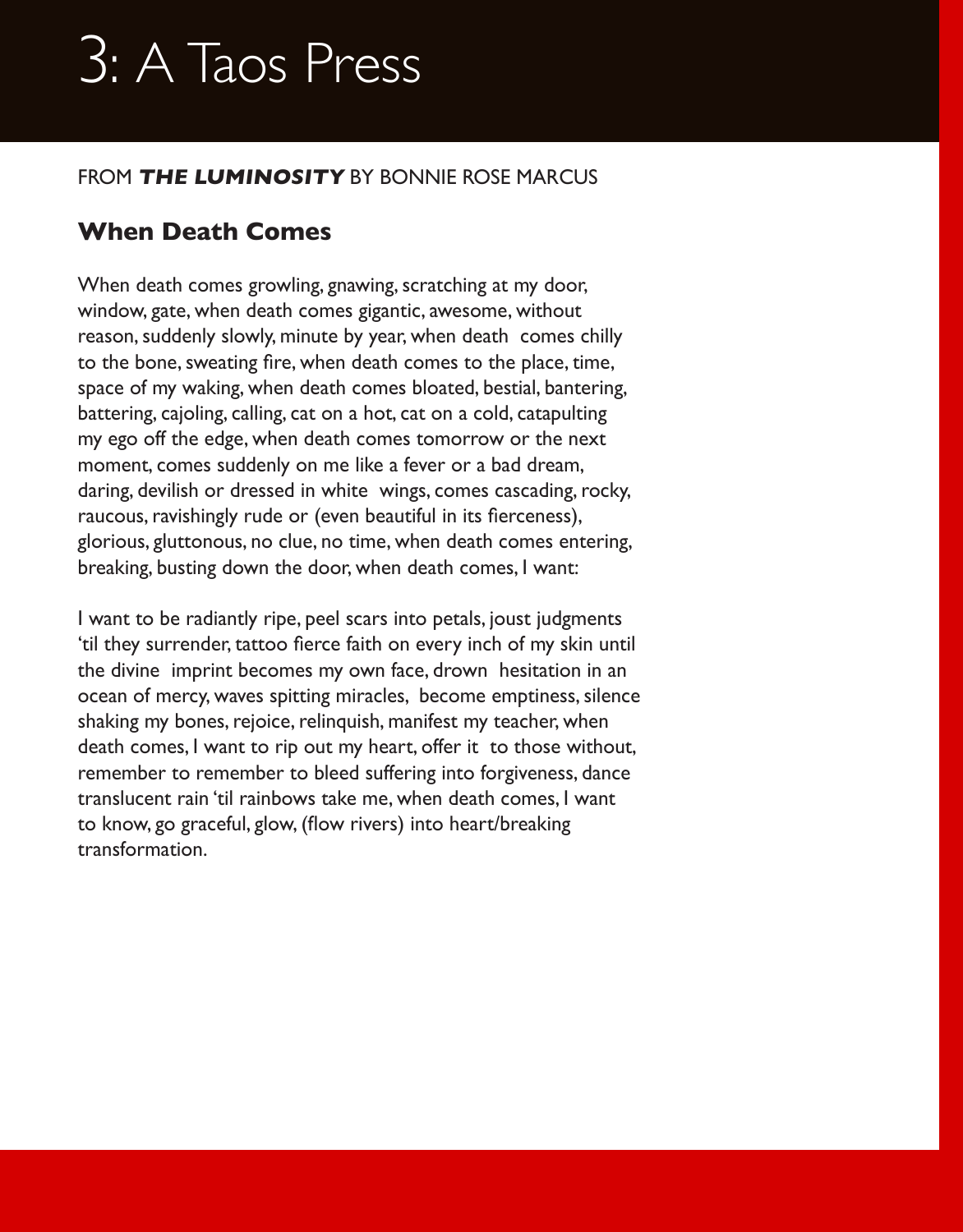FROM **TREMBLING IN THE BONES: A COMMEMORATIVE EDITION** BY ELEANOR SWANSON

### **Charlie Costa Plays a Joke**

With a stick, I draw a picture in the dirt of a train and make the sound a train makes. *Woo woo*, I call to my bare feet, to my toes, wishing I could have a real train or any toy.

I kick a rock past our tent, pretending I'm playing Kick the Can, but it hurts my foot, so I stop in front of the Costas' tent where Mr. Costa is pretending a circus is going on, saying, "Come one, come all," and motioning to the kids nearby who like him because he makes us laugh, even when we're hungry, and tells us to call him Charlie.

He says my name and gives me a newspaper rolled up like a spyglass.

He says it costs a penny and his wife Cedi yells, "Did you buy spyglasses when we are starving?" We kids yell too, "Let's see." When he hands me my telescope, I put it to my eye and look around wishing I could see stars or the moon, right now, in the day. I look down the row of tents for my mother. I want to see her. I want her to be pretty.

All of a sudden, everyone is laughing: Charlie has put charcoal on our telescopes, and we all have black eyes. We are all laughing and can't stop. Even though we are hungry, we can't stop laughing at our funny black eyes.

I put the spyglass up to my other eye so I will look like a raccoon. This time I will see things only raccoons can see, stars and planets just for raccoons.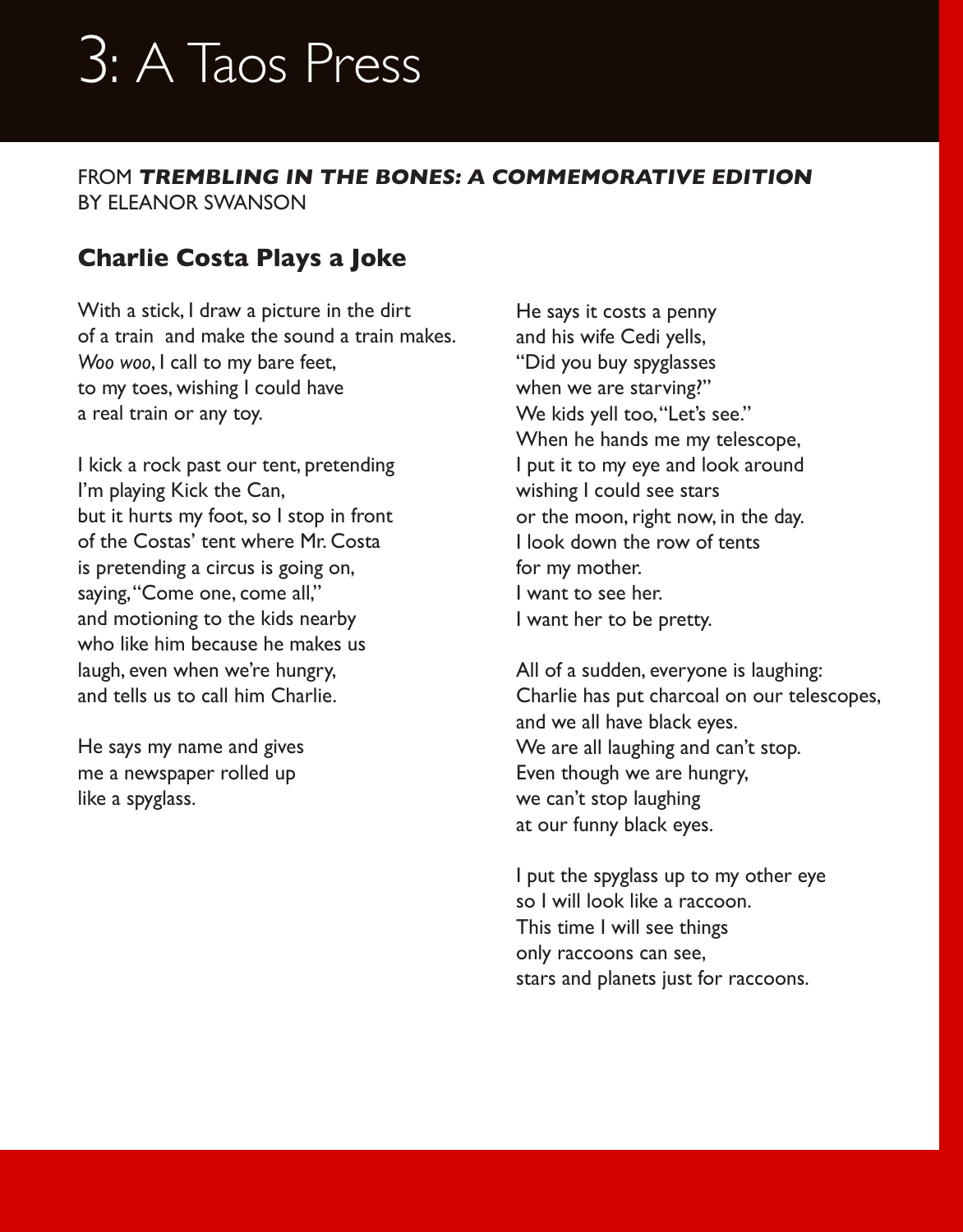#### FROM **3 A.M.** BY PHYLLIS HOTCH

### **Crowned With Pale Blue Moonlight**

If you are the reluctant oracle I am the petitioner renewing forgotten hopes

White wimple stark above tender blue oval

Skirt of blackbirds' wings spread wide holds

sequestered fragments streaming diamonds fears burning dark water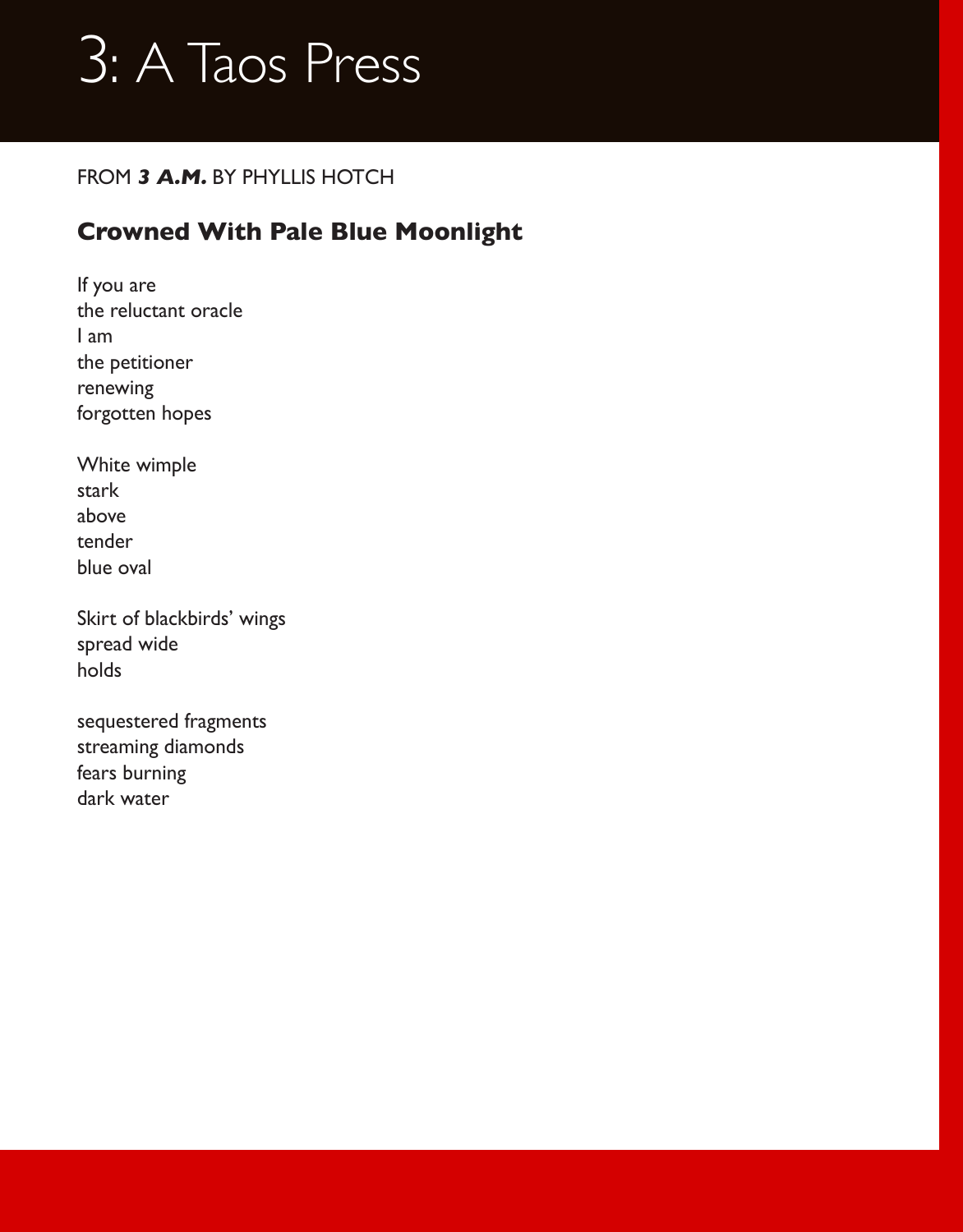#### FROM **EARS OF CORN: LISTEN** BY MAX EARLY

### **Matrilineal Winter**

*Traditionally, at Laguna, the house is given to the oldest daughter At Acoma, the house is given to the youngest daughter The house belonged to Grandma Marie Given to her oldest daughter, Jane Soon, Jane gave Sister Clara The family home*

Three sisters in their winter Share their mother's house They are Orion's belt Wintry sister stars

Three stars softly fading Reminisce festal shadows Mom's chili stew cooking 7-UP in the Frigidaire

Three sisters embrace home But not like they used to Keep moving around More aches flare

What do we do with your house, Mom? We feel bad that you're getting old We'll help you when we can We miss the old you

Serious oldest daughter Humorous middle girl Cheerful youngest baby Wintry sister stars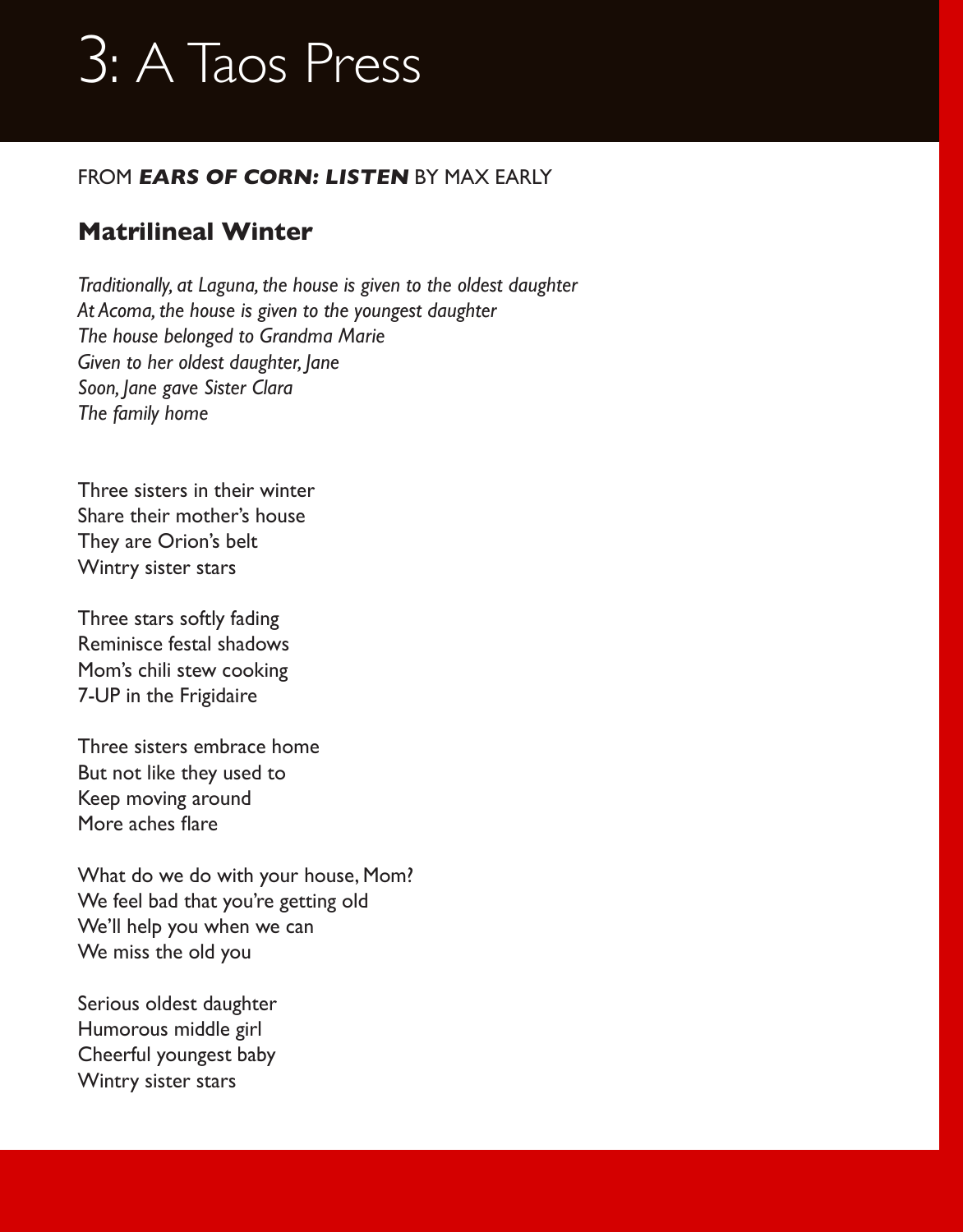#### FROM **ELEMENTAL** BY BILL BROWN

### **The Light That Follows Rivers**

Like the light that follows rivers in the night, a figure hovers ghostlike in my dreams, my father or stranger, sometimes the same, his blue eyes stained, his thoughts to read.

His gruff hands hover luminous in my dreams, above my childhood slumber they touch my head. His blue eyes like his hands I wish to read yet I am older than my father when he died.

Above my childhood slumber they touched my head his eyes, his hands, his storied voice, all lullabies. Though I am older than my father when he died, as men we travel alone, I know that now.

His eyes, his hands, his storied voice, his lullabies, my father, my stranger, always the same— As men we travel lonely, I know that now, like the light that follows rivers in my dreams.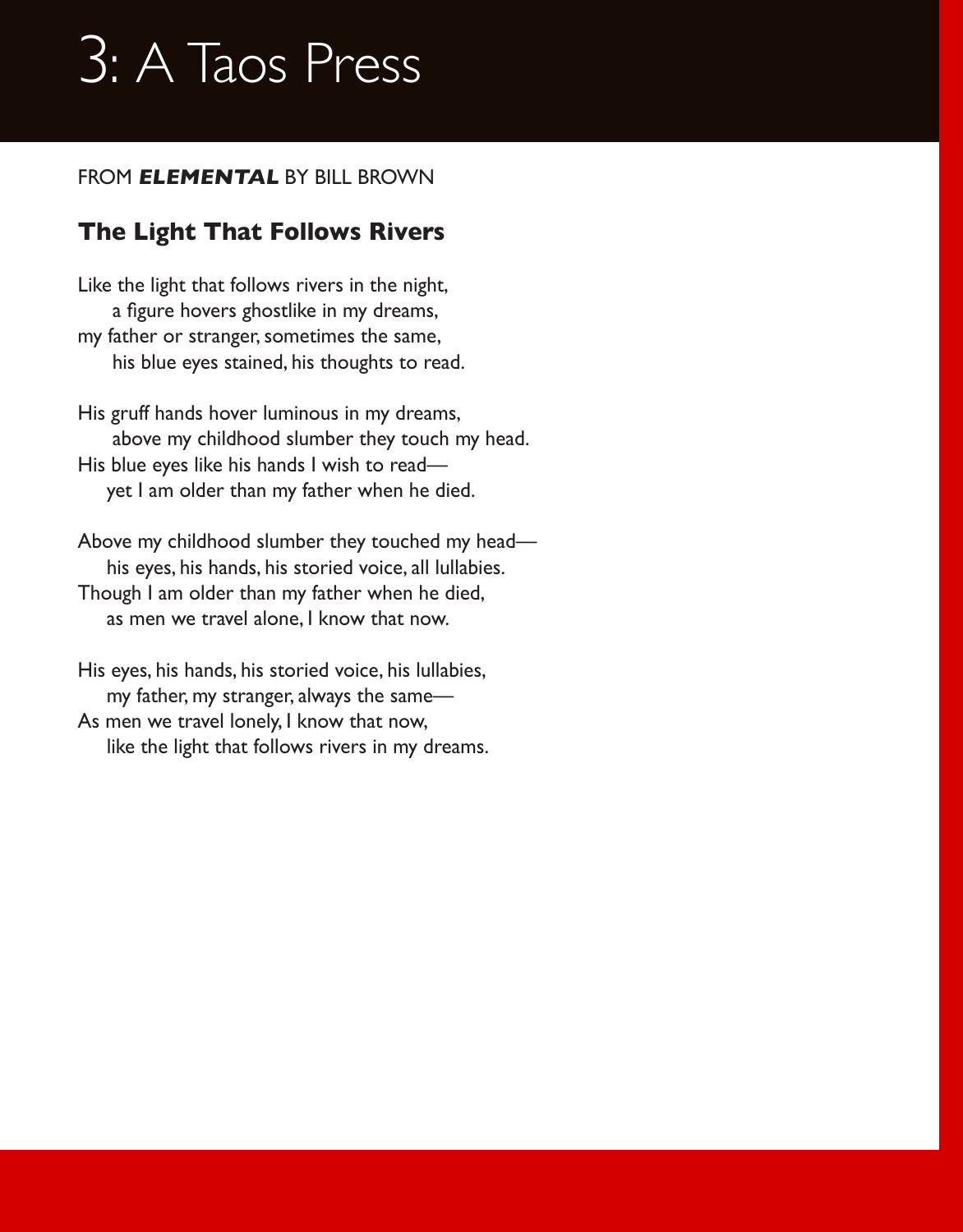#### FROM *R***OOTWORK** BY VERONICA GOLOS

#### From *The Lost Notebook*, Mary Day Brown

#### **Hastings Street, Springfield, Massachusetts, February 1, 1848.**

*on the visit of Mr. Frederick Douglass to our home*

It is late, very late, & I sit by the last of the fire. Mr. Douglass visited us tonight. He sleeps in the loft upstairs.

When he stood in our narrow doorway, he looked to be filled with light; it shone off his shoulders behind his head, through his fingers.Then

he entered. At first I thought him to be made of cliffs—his cheekbones, his jaw, his thick arms. His shirt so white, so very white, against the rock of his face.

Then there was his voice. How it rumbled, a deep roll of sound that caught me in my chest. Not only his voice, but his words.

What he knew.

The girls served him beans, corn bread & a bit of the last of the lamb. I stood back, near the stove, in case there was need.

I watched him. His large hand moved in circles along our table, as if he would polish the raw, unvarnished wood, would make it gleam, as he seemed to gleam. I felt, I suppose, pulled

by that hand, its back & forth motion as he & John Brown spoke, argued, leaned to each other—my husband full of fury and action;

Mr. Douglass, his words. What he knew.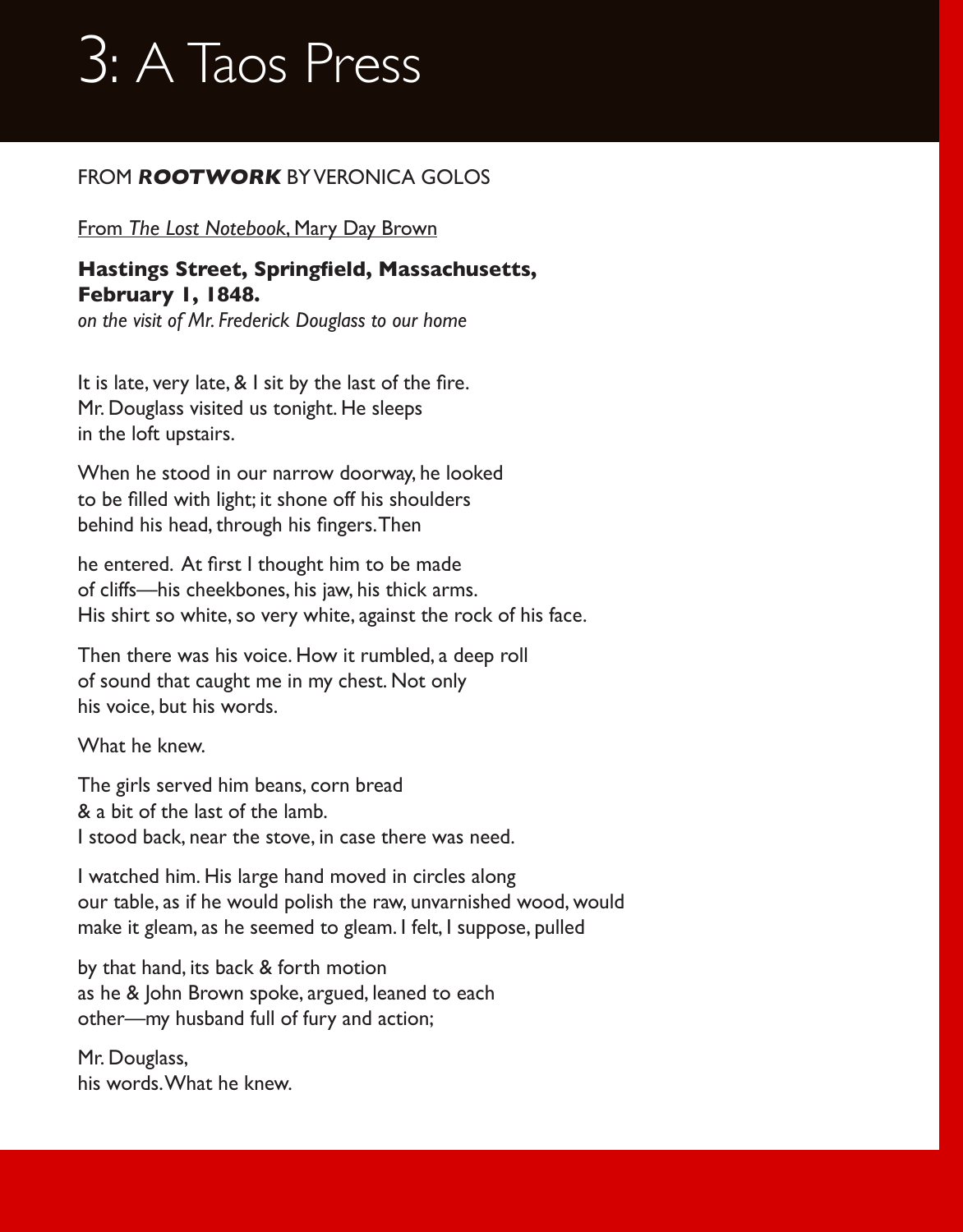#### FROM **FAROLITO** BY KAREN S. CÓRDOVA

### **Grandmother's Voice on the Telephone**

66 pounds. Dying by ounces.

When she speaks, air within her crackles like the sweetest dove trying to walk, to flit on autumn leaves without breaking them, honoring those few moments before haze shudders and rain completes, returns Abuelita to her beloved garden feeding roots of ancient plum and apple trees that give both life and shade, that lean into the *acequia.*

Yes, there will be that silent day when leaves disintegrate and cover her, becoming her *petate*. No. Not yet— Brittle and crisp, her voice still shades me from harsh knowing she is leaving as it crushes English/Spanish into sound scented paperwhite and fruit of *manzanares:*

*Come. See me now. I'm here. Tell everyone good-bye for me.*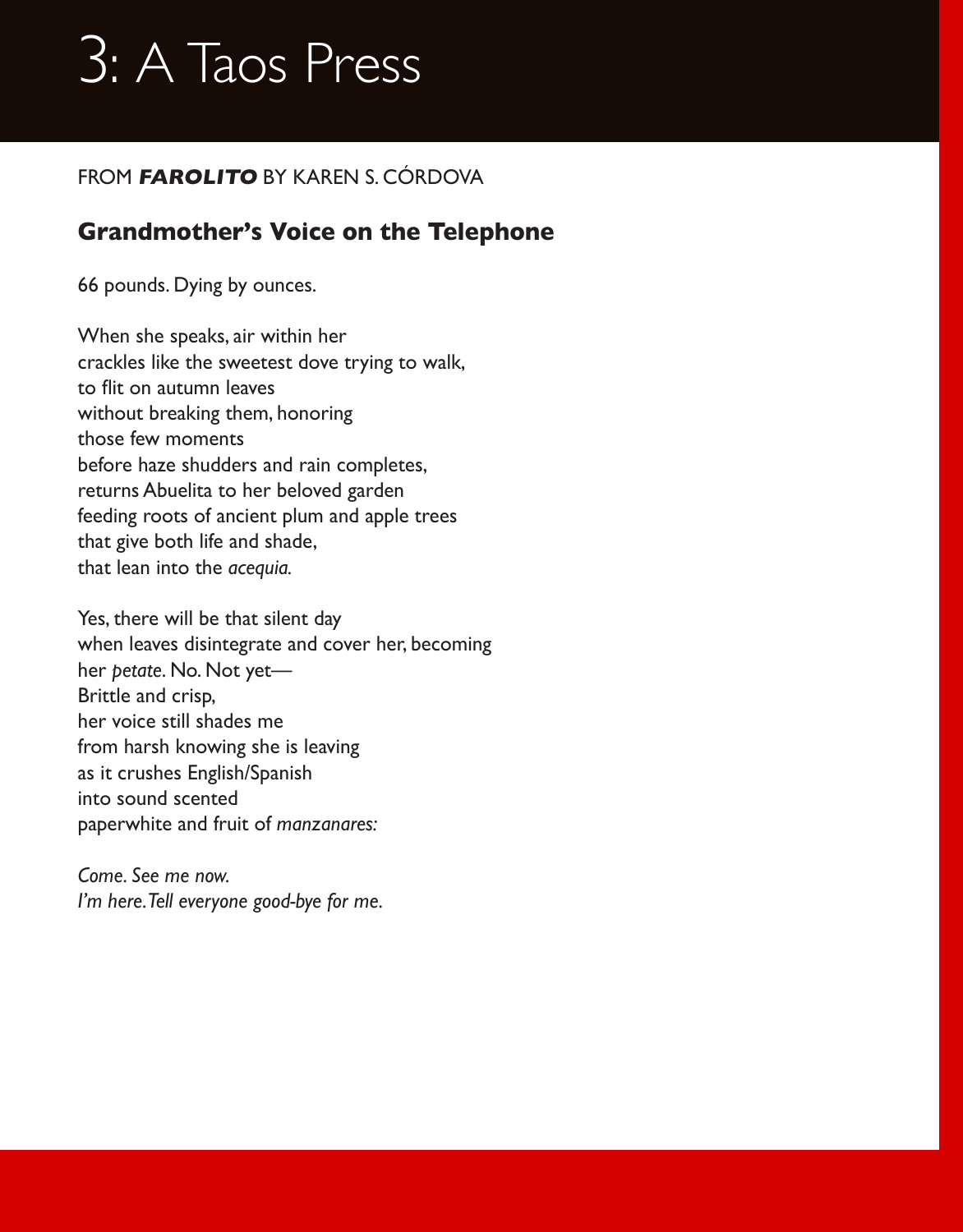#### FROM **GODWIT** BY EVA HOOKER

### **Of Soul I Keep Margins**

utterly free, feet shod for grievous walking: all

erasable footing, loose sheets of water, white letters (your mark) in a black field.

I make preparation for the wake of breathing, costly, perfect spillage & stumbling.

What if beauty is only a settling, a practiced disruption polished to dangerous gloss?

I set my foot down to keep the index of bruising tender to its supple edge. Trace

a wing.

Listen for the long hollow cry of the goose.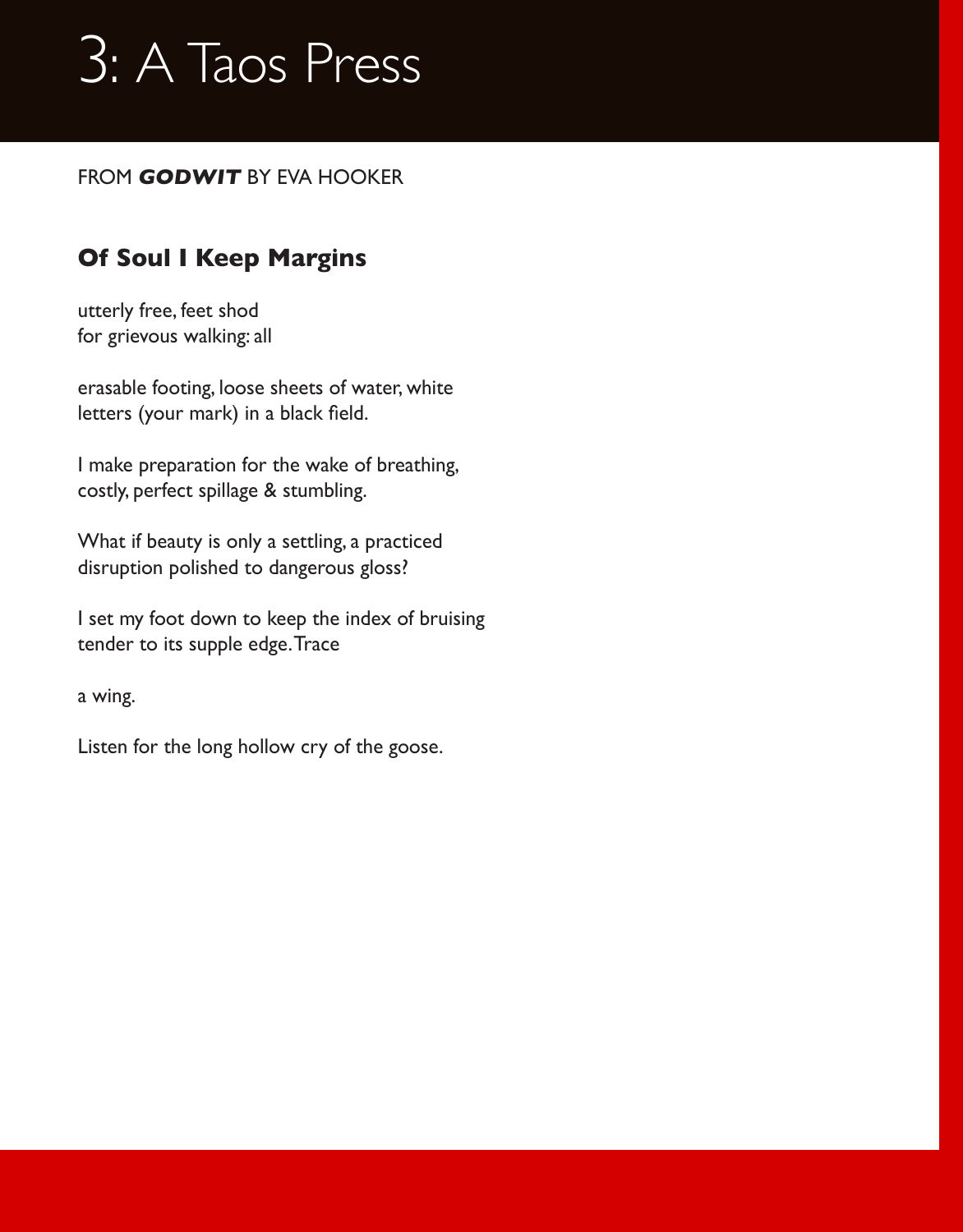#### FROM **THE LEDGERBOOK** BY WILLIAM S. BARNES

### **Before the Rain**

The sand bar gives itself back to the river in scallops. The conversation lifts, urges.

Fish rise: white-sided, plump, deeply scaled. Side-by-side. The world is copper. Figure-eights touching

shoulder, rib, hip, thigh.

Bird tracks.A scarlet-backed damsel-fly. A single tree, burnt. Black.

The wind is full of children. Cotton rafts in a copper river. Southbound. Cloud boats. Full of seed.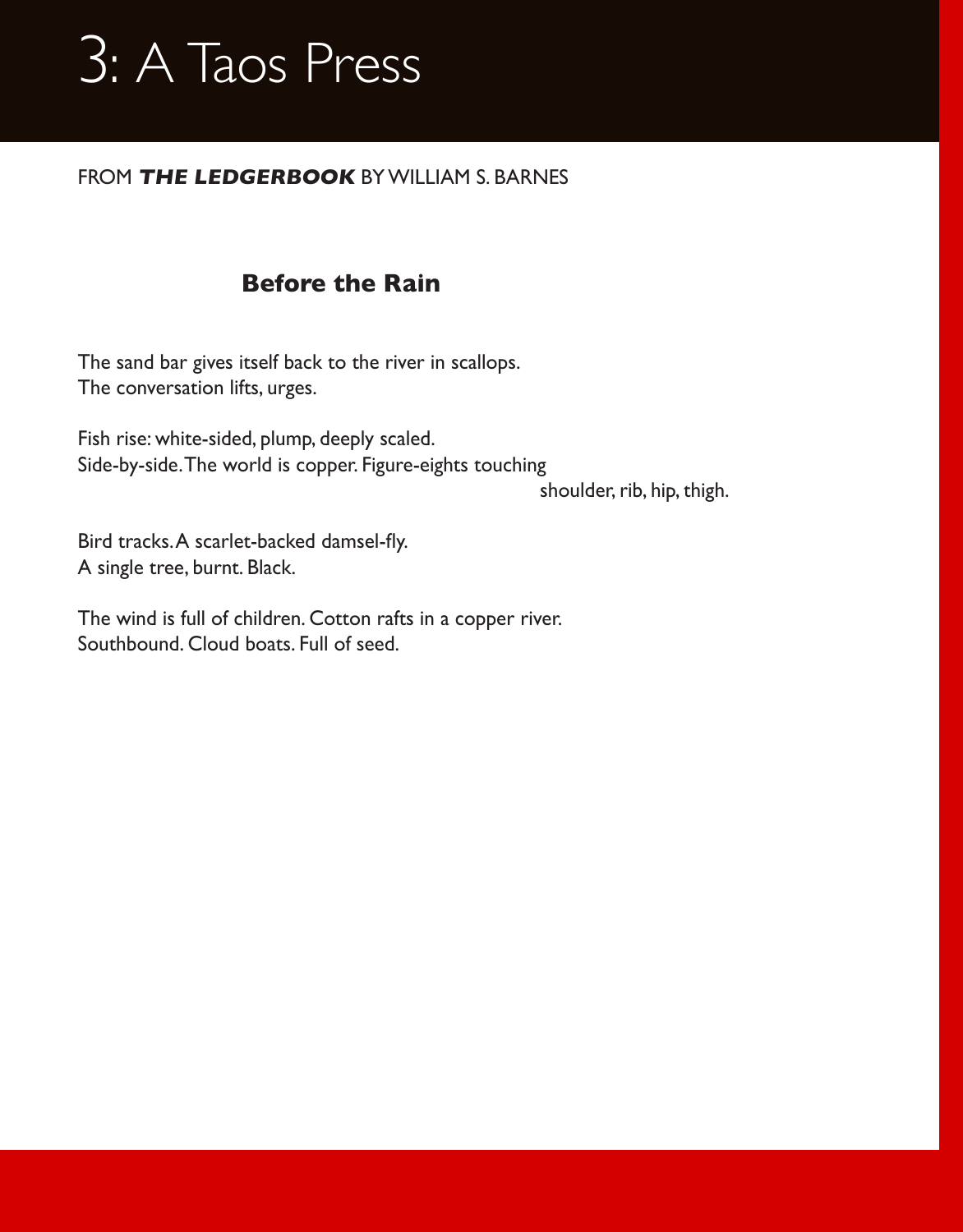#### FROM **THE MISTRESS** BY CATHERINE STRISIK

### **Morning Glory**

May I study you by touch? Your

vine periwinkle blue circling your slender

torsos? I want to touch your centers, deepest where

marriage circles dark waters, strokes your sacrificial hands.

Strokes your hair and the balance between

each strand. Appearing as separate, yet the heat

from your open mouths. Only then will I carry

the bowl filled with pomegranate. Oh how your bodies suffer beauty. Wait. Where are you going inside my touch? Off to

visit the Queen of Morning Glories? I clip. I deadhead.

My fingers stretch the vine. Your bodies without the attendant

reminds me to hold my breath by its root. I'll hold

I will as long as you will

until we are nothing nothing

ever felt this—route to the heart—from the cornea.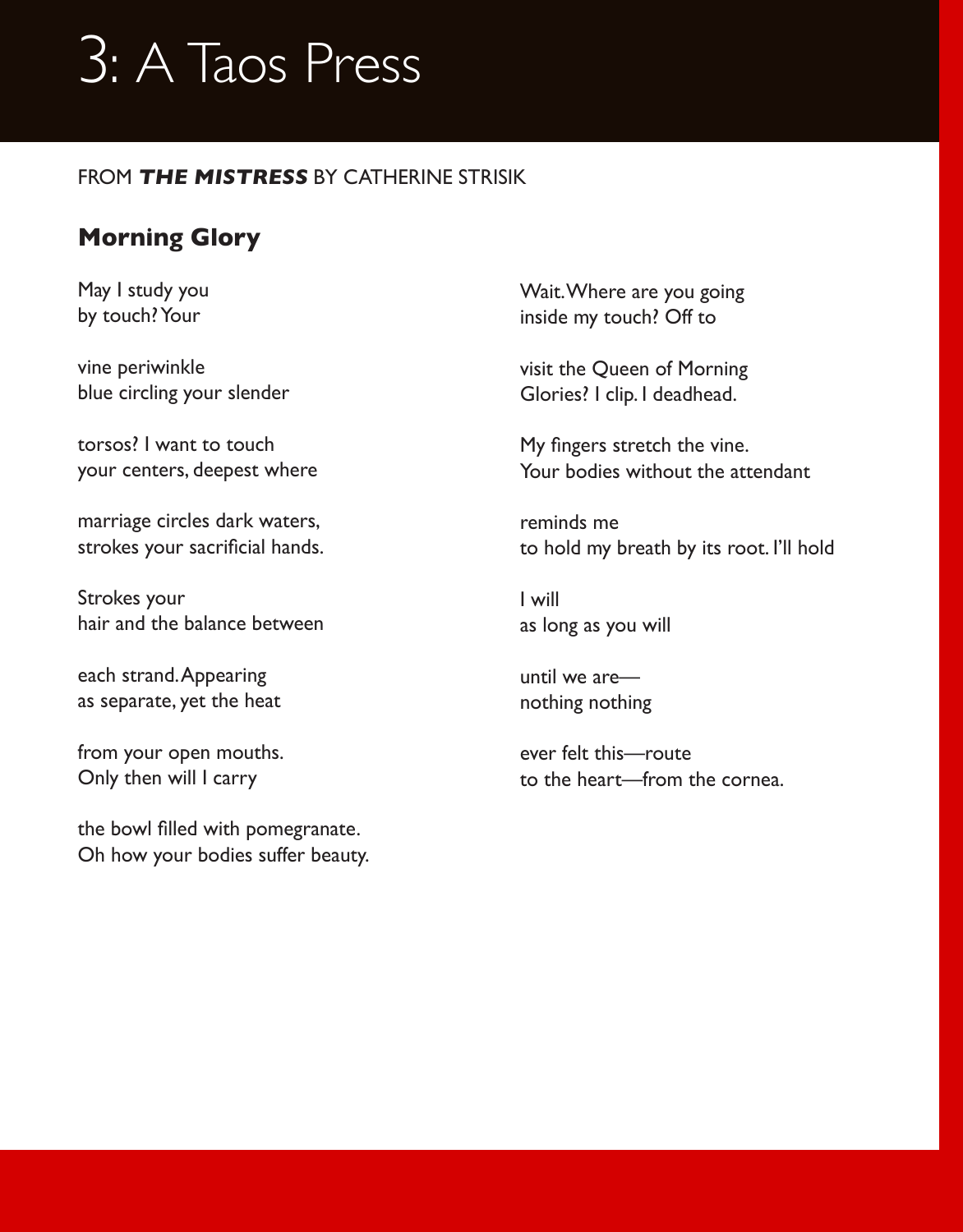#### FROM **LIBRARY OF SMALL HAPPINESS** BY LESLIE ULLMAN

One of Leslie Ullman's own poems that illustrate her essays and exercises on the craft of poetry:

### **Reading James Wright on Flight 357 from Albuquerque to Chicago**

Sometimes a poem offers a series of chance encounters—partial phrases that slip into the next seat and lift me before I re-engage approved electronic devices. Sometimes a poem reads my mind in that private space before thought gathers itself into subject/verb, cause/effect the shades are down but I can see in or the words are clear and the spaces between them are shades closing off the whole sky of what's been left out—a spare, thrilling diet. When my feet touch cracked tarmac again, part of me remains behind a high, golden window. Sealed off from the thronged neon streets.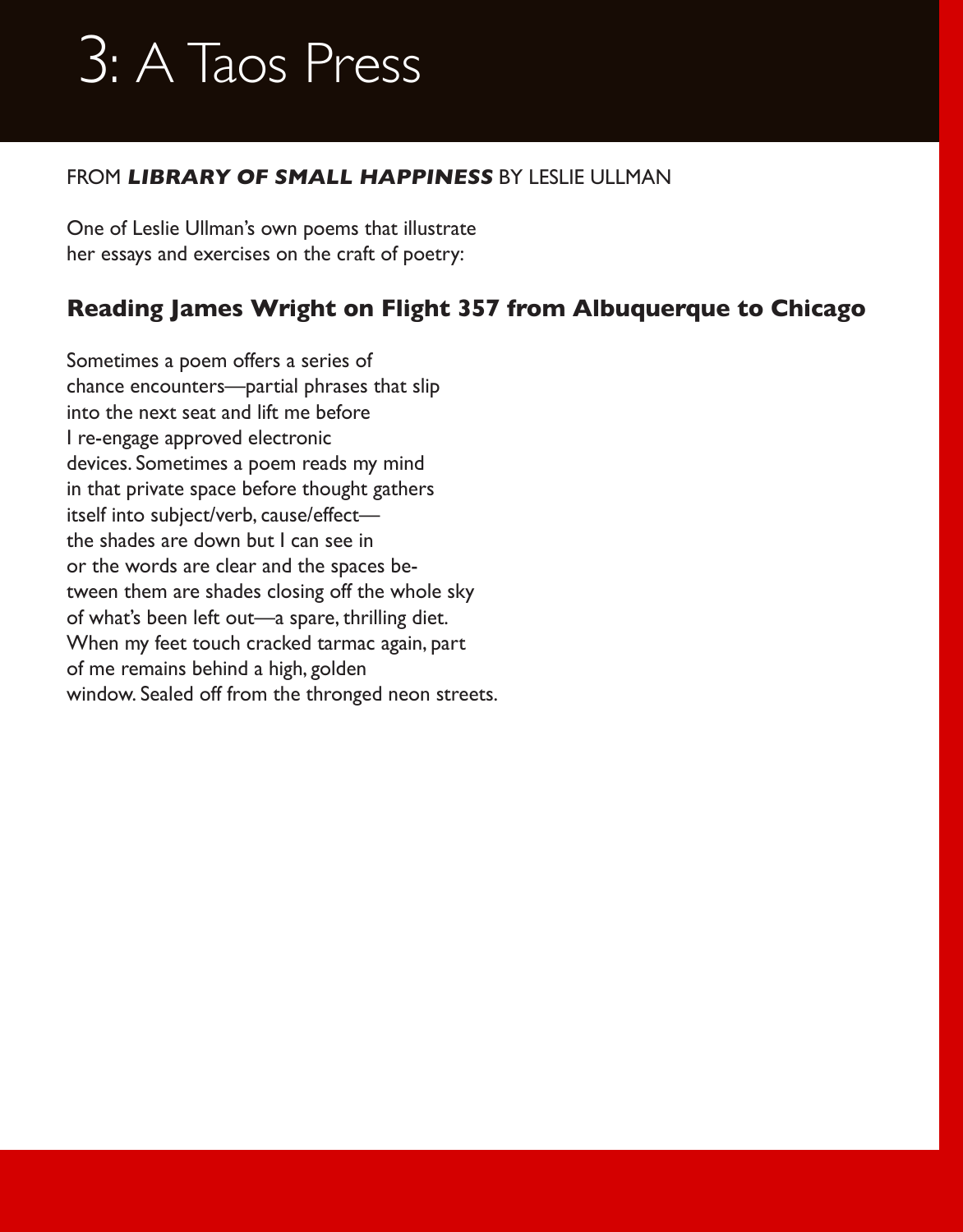#### FROM **DAY OF CLEAN BRIGHTNESS** BY JANE LIN

#### **approximate**

 as in the words for the repetition of a bird waking you just as you begin to concentrate as in vanish recall something in the chest flexed into hardness every time your mother vexed you as in water how it can't move fast enough when bodies collide rises up when your child needs you having always needed you from the breast how yesterday was pancakes she asked if there was time and you said yes then there wasn't and still you made them because you love her and she asked as in thirst, your mother gone as in it could have been song now you're late and put out put upon it could have been song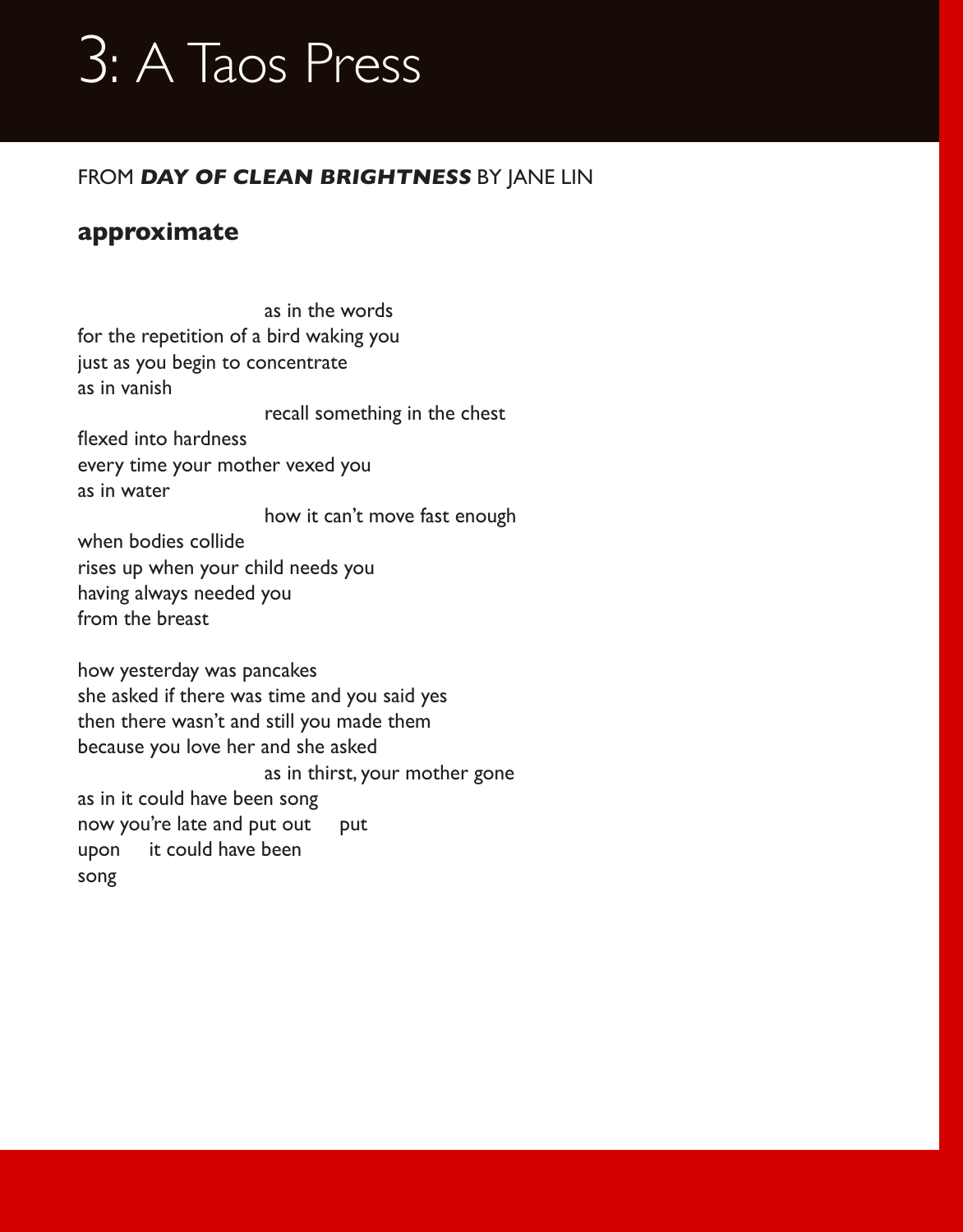#### FROM **BLOODLINE** BY RADHA MARCUM

### **A Brief History of the West**

Like years, the desert has no edges-red dust, red dust condensed, busted ash—like years, a corrupt uniformity we cut through.

Where miniature houses sail out over shelves thrust up, where air breaks down on rock, on conglomerate that defines a sky.

:

:

Or dream dry salt seeps from pores in your calves.

:

In one settlement, a headless fire truck rusting by a shed, plastic cowboys. In another, rancid frozen confection.

:

One year, the lakes were too white when we went by.

:

Where we go trailing our own wake of glass, like years we enter, enter again, stop seldom, and rest in our own dust impressions.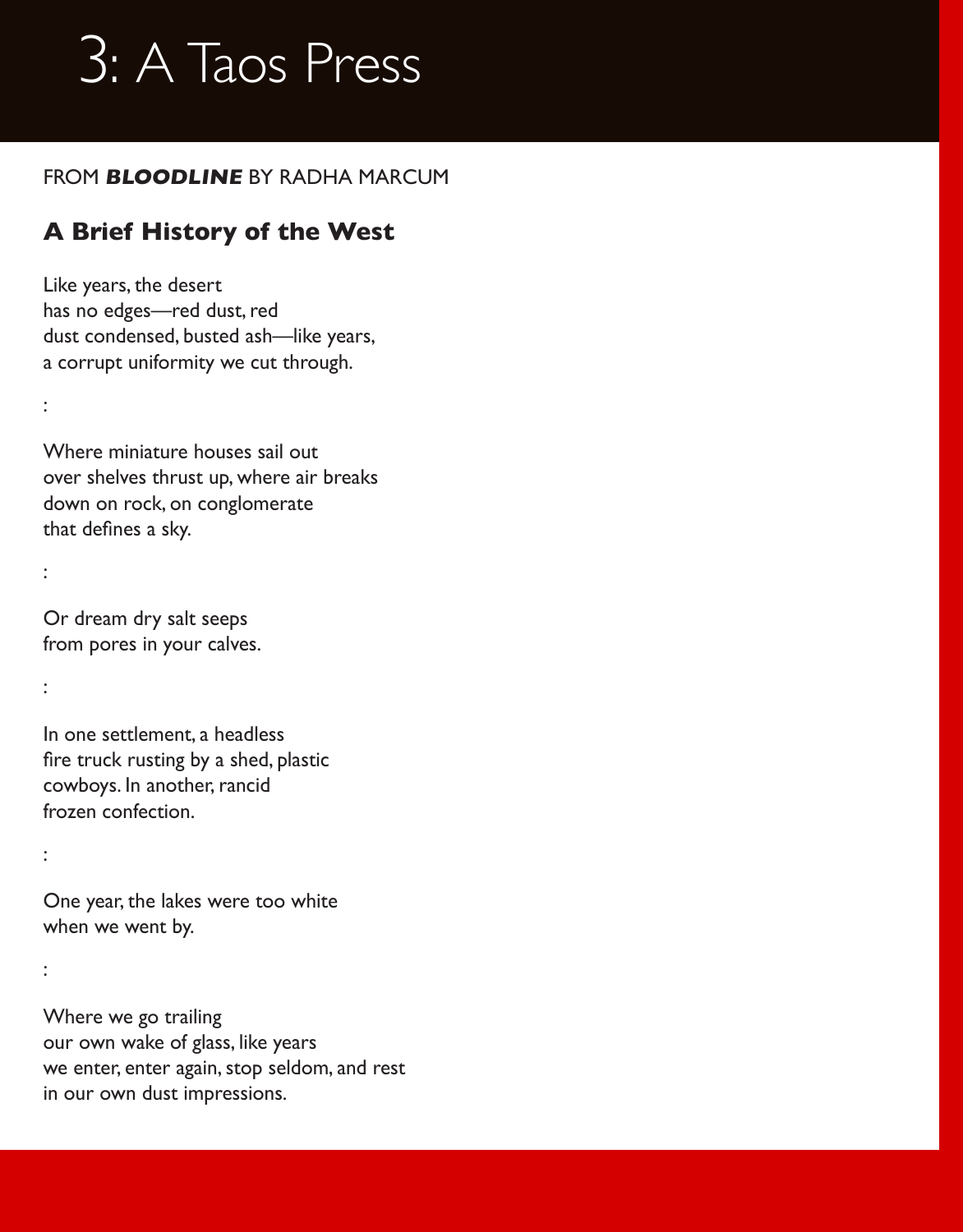#### FROM **HUM OF OUR BLOOD** BY MADELYN GARNER

### **Surgical Mask in the Time of Plague**

Half my face erased, only eyes above horizon—unmoored from a crooked nose, muffled mouth.

The nurses insist I wear a mask white as blisters, as bone, as mausoleum marble.

Snow fort.

What have other mothers done in times like these:

Hide in their homes?

Come swaddled in gown and booties, blue-gloved?

Or do some of them attend, defiant faces bare?

For days I have kissed my son through paper sail billowing with each exhale.

Now watching him again turn away from me as if a stranger, I choose.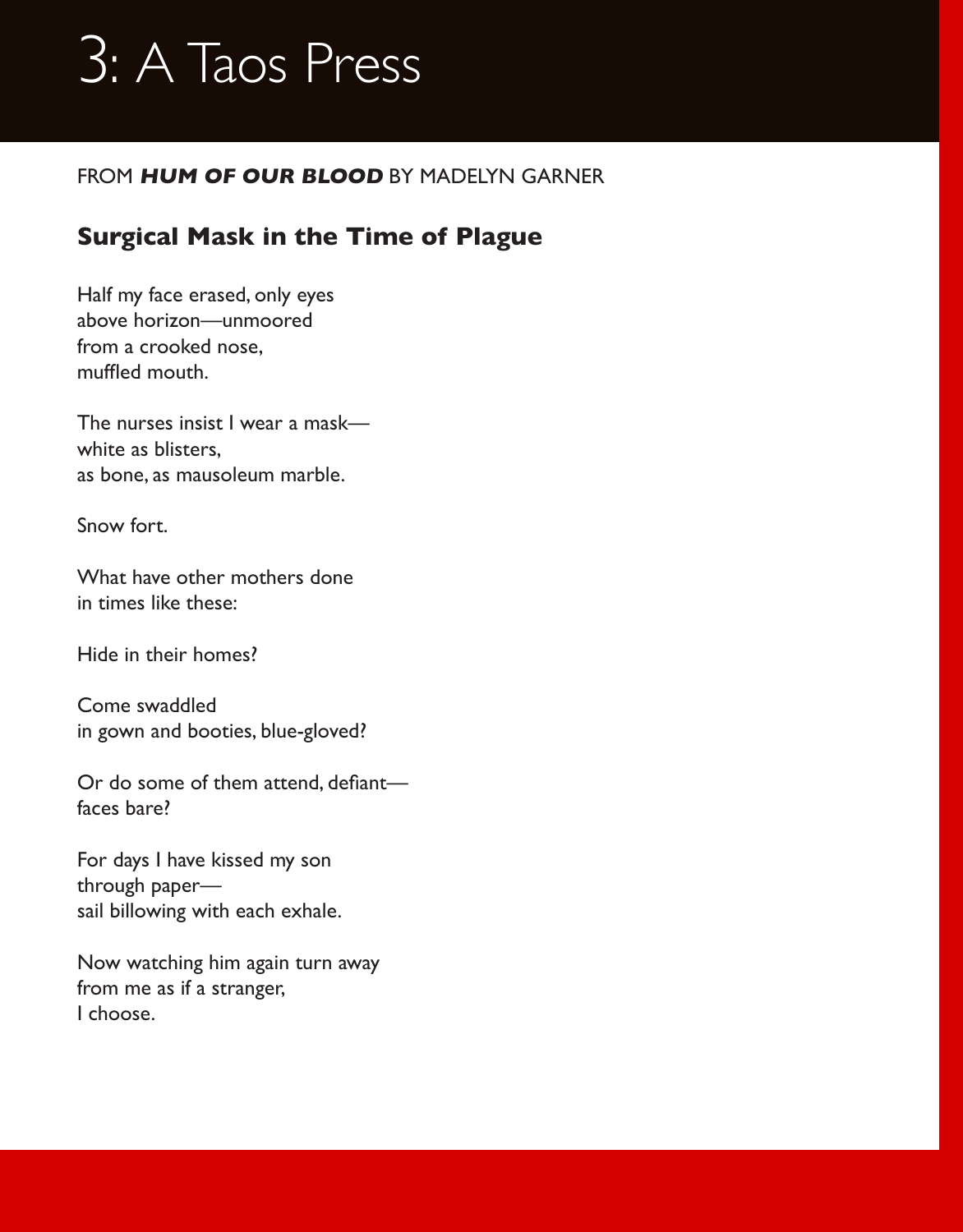#### FROM **DARK LADIES & OTHER AVATARS** BY JOAN ROBERTA RYAN

### **Sequel**

Dear Husband and King, I'm writing to you because I'm afraid someone is rewriting our story.

Lately, your mother has been licking her lips and eyeing the kids rather strangely, and knowing her ogre-ish lineage, I fear she admires Daisy's round arms and Dawn's dimpled knees with other than grandmotherly affection.

I know how important your war must be, but I'm worn out trying to make my lamb printanier and blanquette de veau tender enough to please her. Unless you return to the castle with haste, we're in imminent danger of losing, my dear, our happily ever after.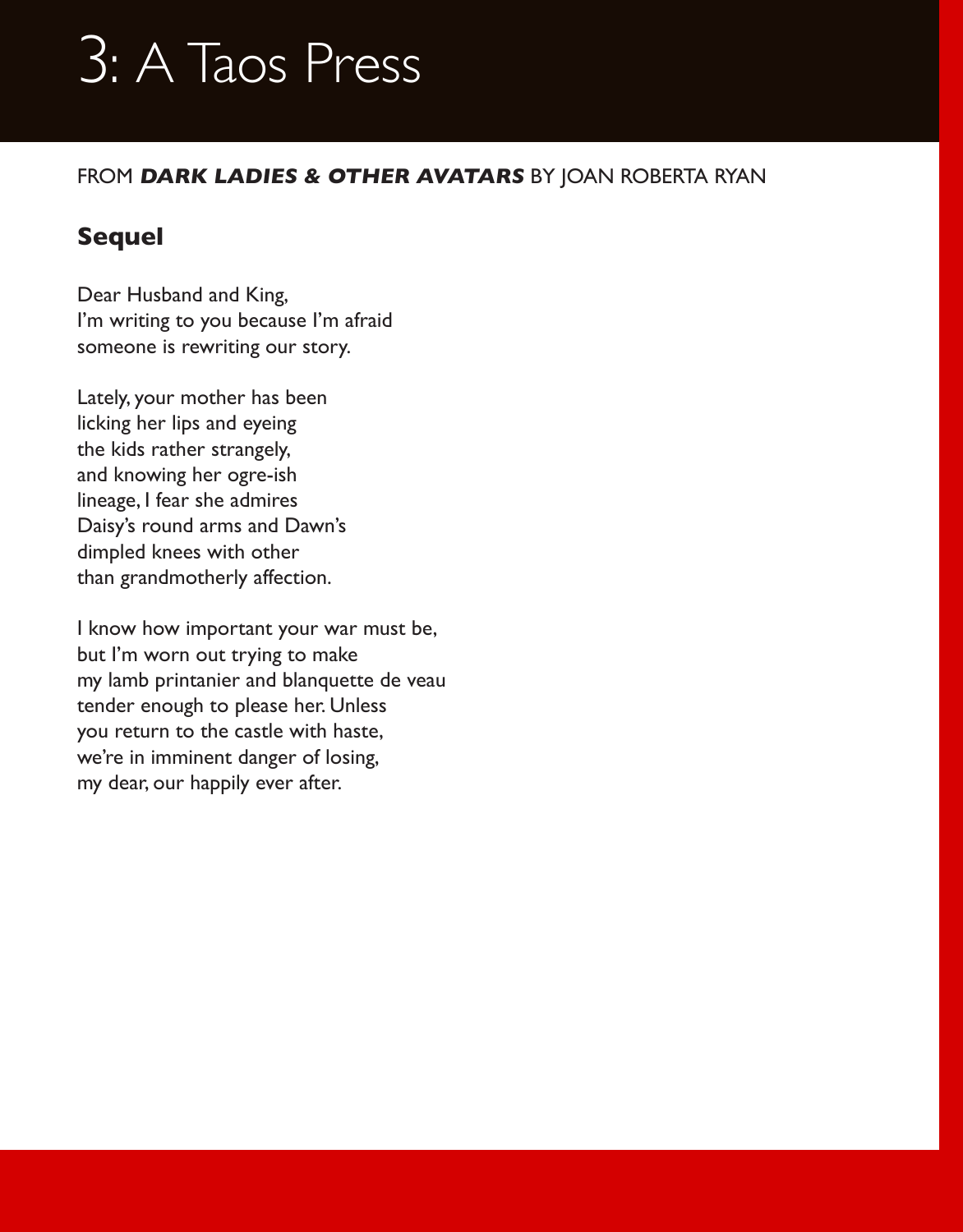#### FROM **THE DOCTOR OF FLOWERS** BY RACHEL BLUM

Who would have come if the angel had not come

*Was there something you wanted to tell me*

A river flowed through my house

*so there is nothing you cannot say to me*

Water that begins in the stairs carries a velvet dress

like plaster when my legs are failing

and salt like snow so suddenly your laughter

and the sound is a boat and the boat is my hands

and I remember you best with my hands

there it is always the same day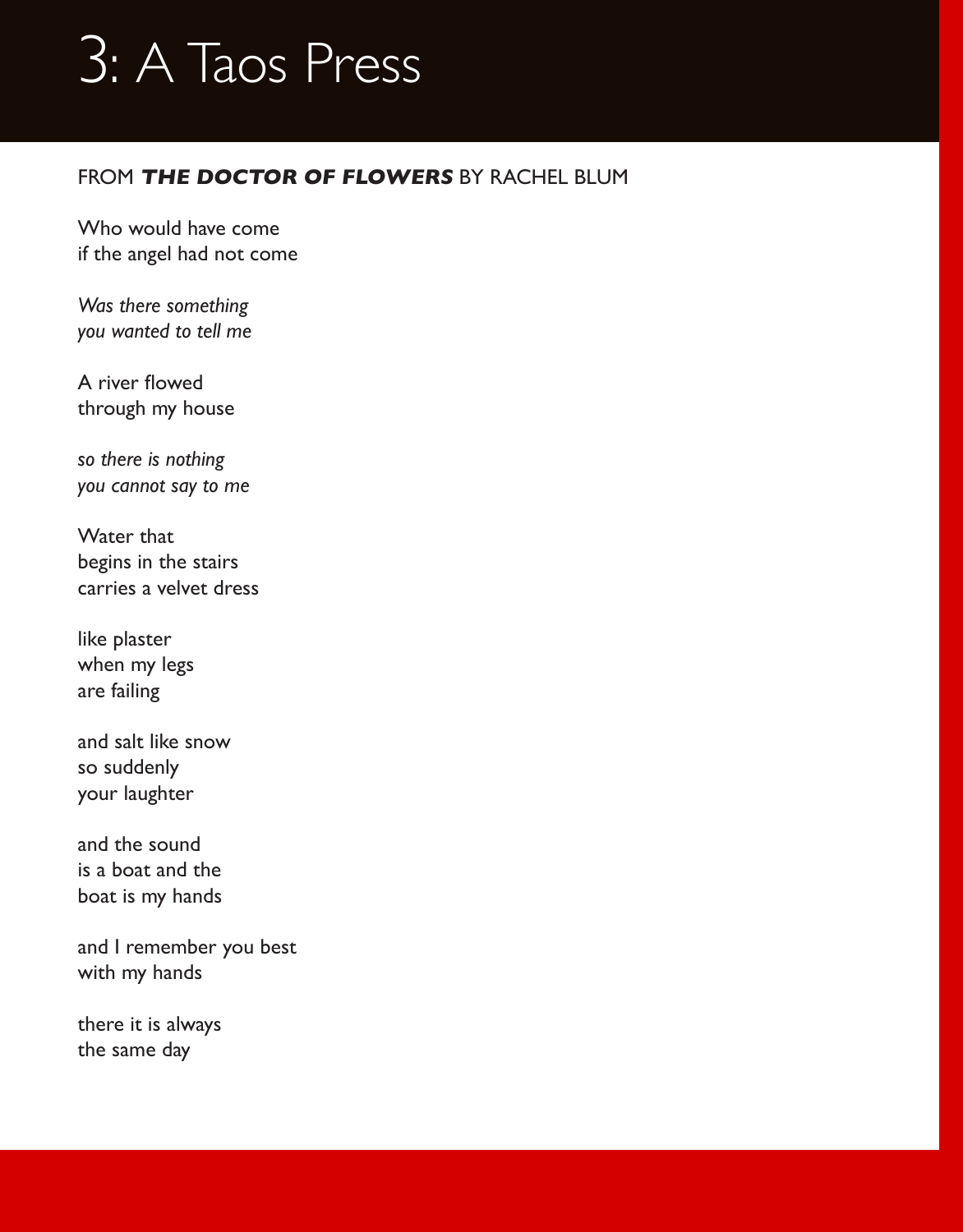#### FROM **BIRD FORGIVENESS** BY MELINDA PALACIO

### **The Praying Tree**

Ten years of driving the same highway, past the same tree, the picture is at last complete. The eucalyptus tree and narrow birds above a blessed steel sea with no thoughts of yesterday, today, or tomorrow.

Black cormorants on bare branches spread their wings as if in prayer. A sunny day in Summerland, and the tree, visible only from the highway, hides its penitent perch from cars racing by too fast.

Four wheels swerve to avoid a sheer cliff, southbound on the 101. The fat sun slides its yolk into the glass ocean. Slow down. See an empty nest of woven round sticks in the praying tree.

Birds soak in rays without fear of cancer or the nature of forgiveness. Slick imperfections, wet wings open and close in Morse code for good-bye.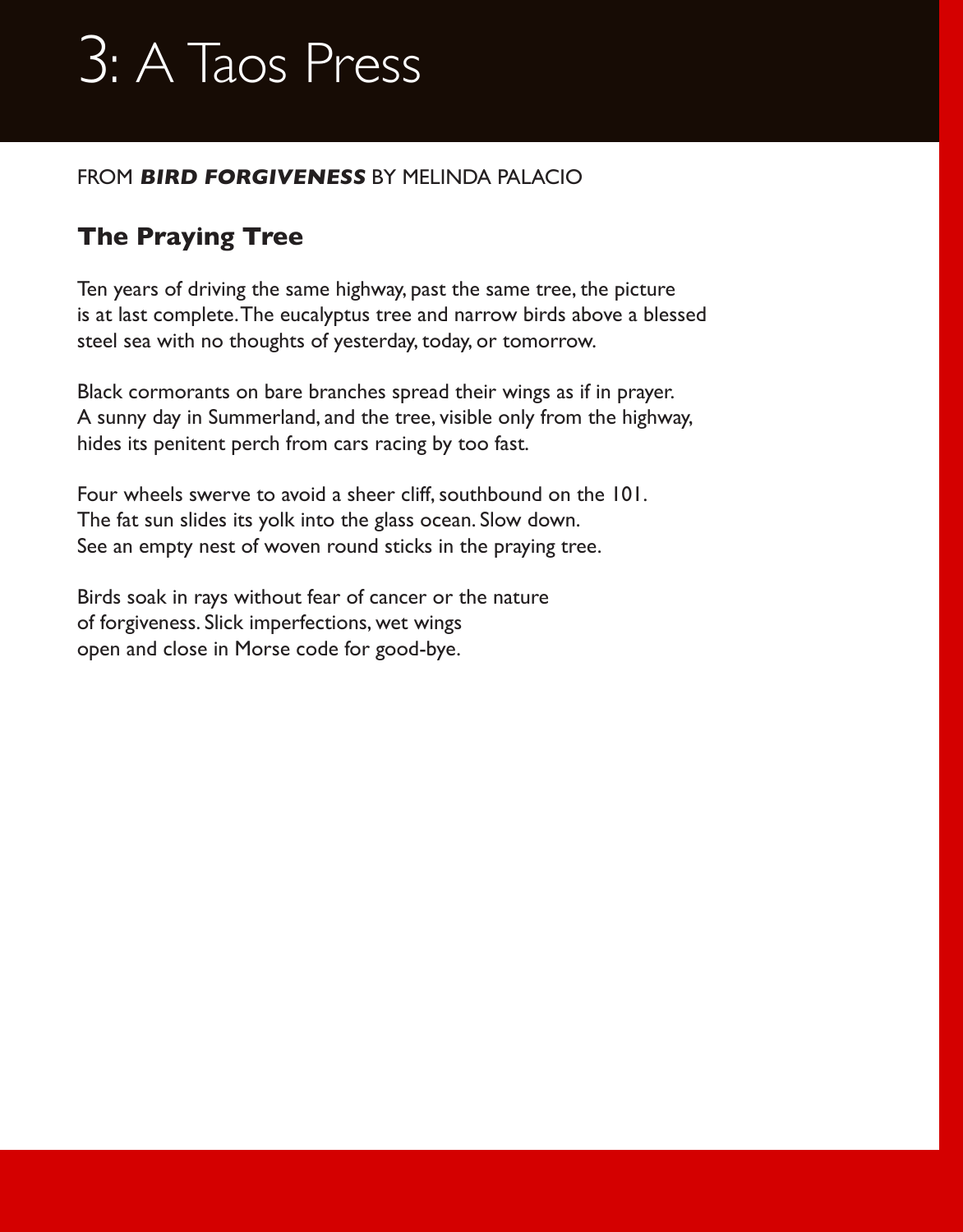#### FROM **TURQUOISE DOOR** BY LAUREN CAMP

### **Letter to Mabel—From a Door Turning Inward**

I drove through the old blinking light to the ranch you gave Lawrence.

As if the road could take me through reasonable perspective. The road with its spindly bushes and dust. The sky, combed and curling.

The Ranch is bending down. The body of land baked in sun. Beside his door stands a pity of trees. Even Georgia's pine has suffered and suffered again, and is now without fragrance, needles whipped from the heat.

Despite sudden afflicted weeds and shamble, the needy arrive for opinions. Yet the house has shed its unsteady hand. Every breach, each final line, the pace of his sentences. Walls in the cottage crack.

We want his spelling of sorrow, all the trembling. Have we asked too much?

Up the slight hill, where he holds to his revolutions, yellow lumps indulge in a pattern. I nearly kneeled in its persistence, or I should say, reeled as it billowed.

The dark grew rough, and I left. Time was again to its pauses. I saw two horizons: one when I looked back, hunted by hawks.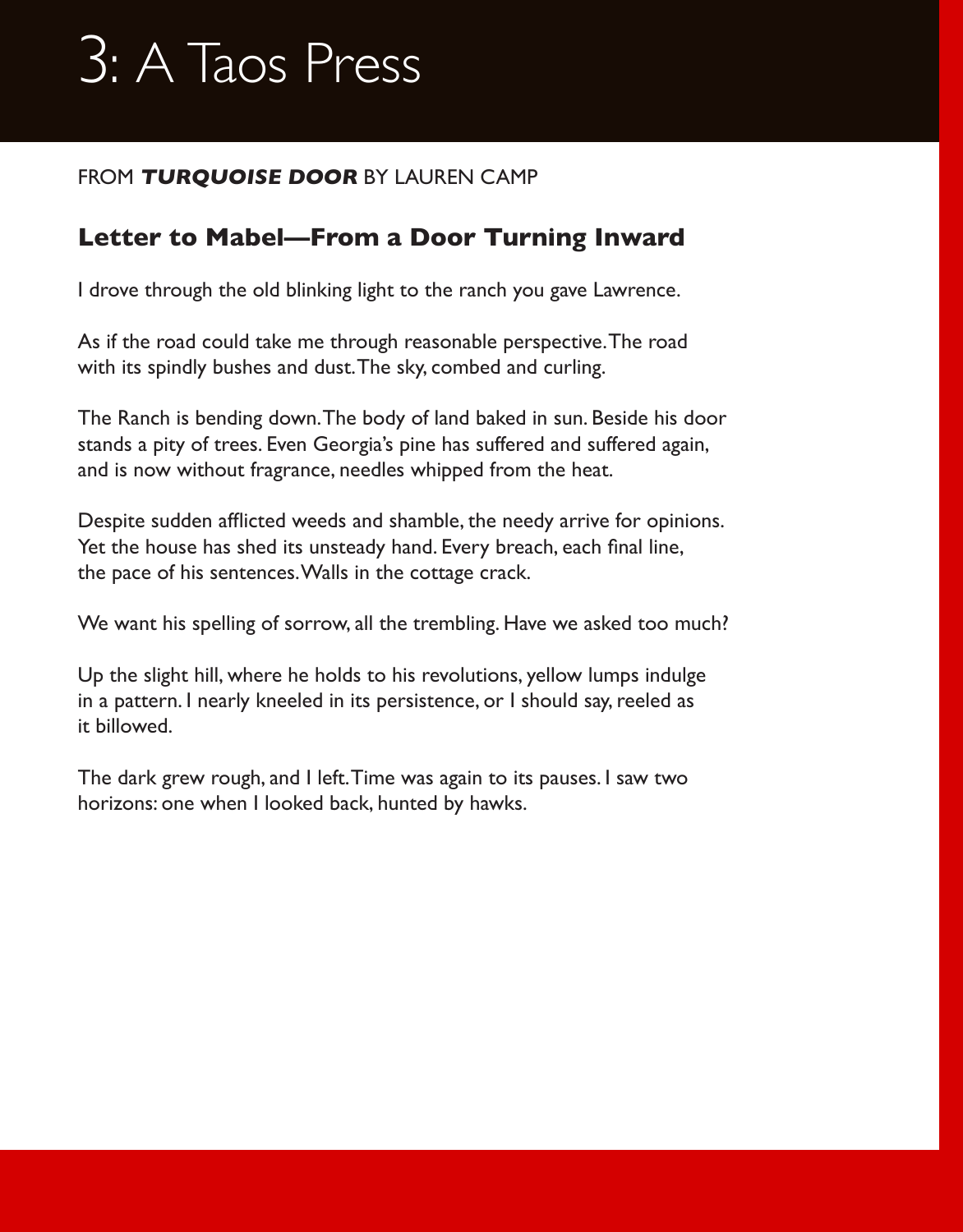#### FROM **THE CAIRNS: NEW and SELECTED POEMS** BY BILL BROWN

### **The Cairns**

They're stacked beside the creek on a hidden gravel road—patience and craft, the artful searching,

seeing, chipping, shaping. Mostly limestone, each rock—millions of years forming, fossilized, story-filled—itself a cairn.

The hours spent in rugged contemplation, water burble, wind in leaves, the forest's sway a present for those who pass as the earth

crumbles in time what human hands have made. I stack words to remember what words alone can't say. *The tongue is an eye*, a poet wrote,

not just a choking muscle, fumbling with age. The earth a grave of lost words, stones and children's bones; a cairn, itself, crude and holey.

*The gift is in the labor*, mother taught scraped palms, broken nails, tired backs, the ordered wonder of shape.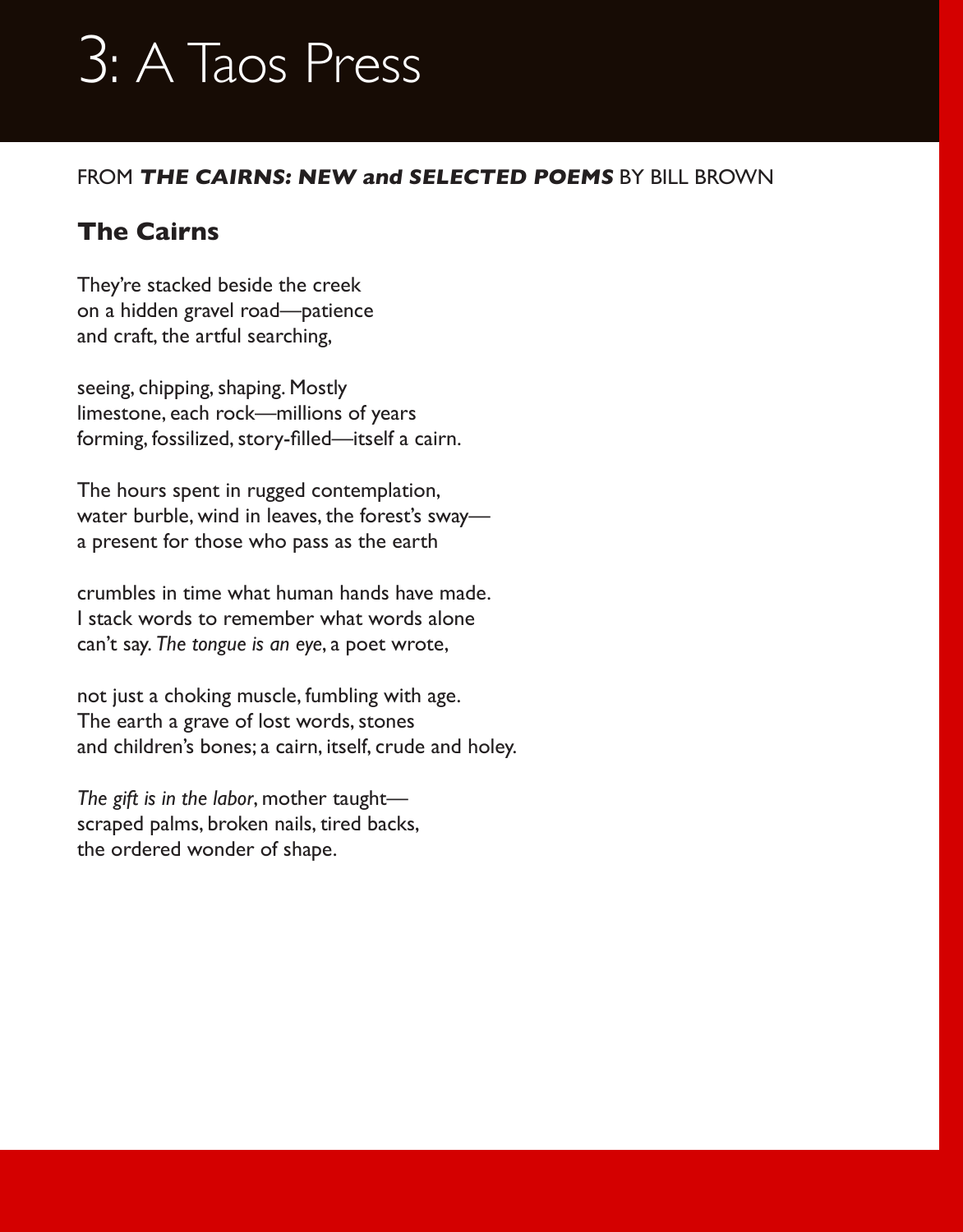FROM **WE ARE MEANT TO CARRY WATER** BY TINA CARLSON, STELLA REED, & KATHERINE DIBELLA SELUJA

### **We Are Meant To Carry Water**

like buckets on rope haul us up and be quenched. Like clay vessels, like aquariums, like troughs, you can lead horses to us. Built to carry each other between islands from drowning continent to drowning continent, lungs reconstituting holy springs, each time a breath of accordion pleats little fist of sound escaping. We are water heavy, collapsing wells, thick water pumps through chest holes, skiffs slip down spackled rivers churning silt, lake-eyed child, her rod in the depths wishing.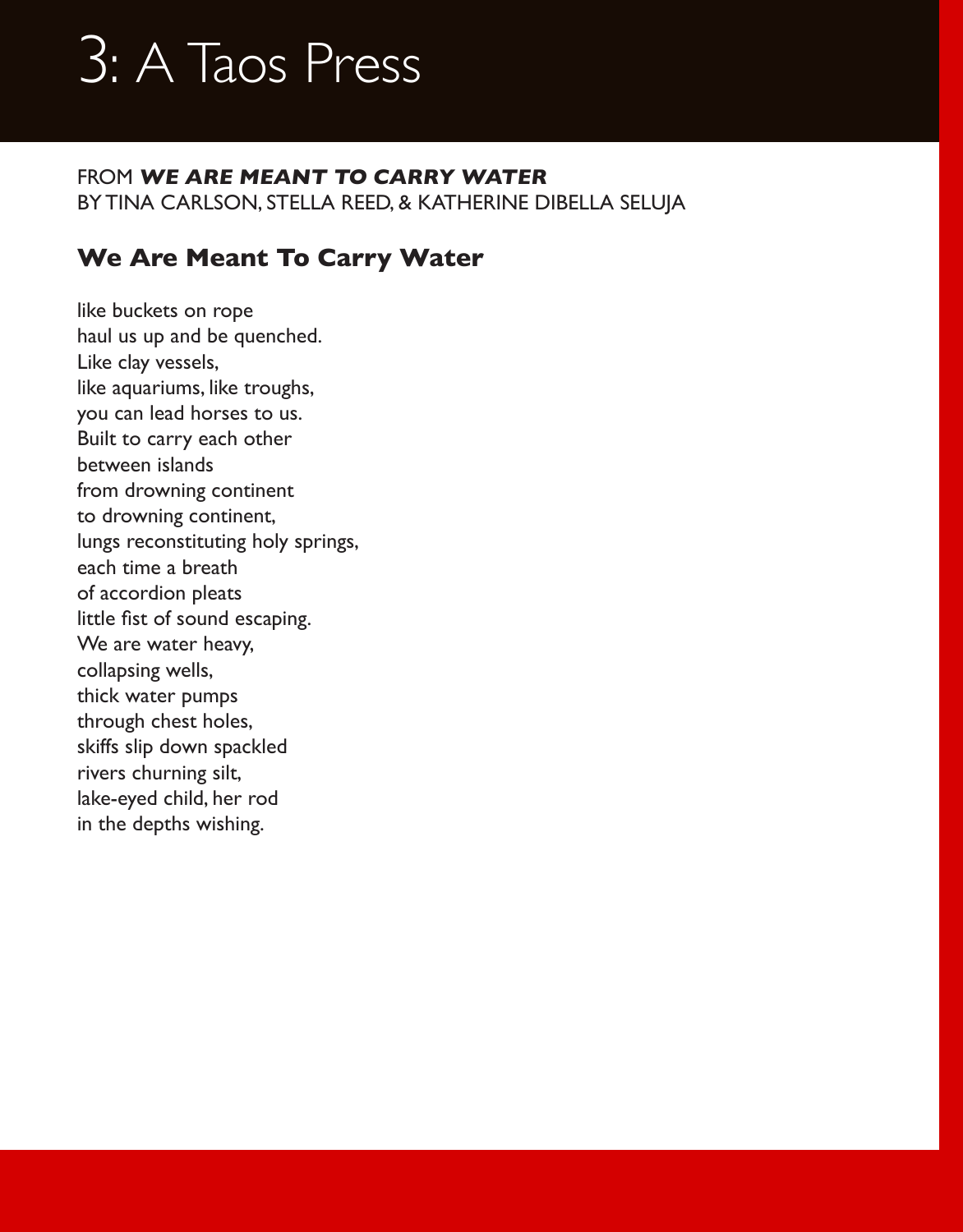#### FROM *THE UNBUTTONED EYE* BY ROBERT CARR

### **The Boat That Takes Me**

Blanket my body in the hull of red canoe

Lay its heavy head on a needled pillow of pine

Suck the cold knob of Adam's apple –

Say goodbye Misting foot against

a bone boat adrift in memory

A hand clutches the trim of a gun

metal dock Silent trigger

not so hard to push off after all –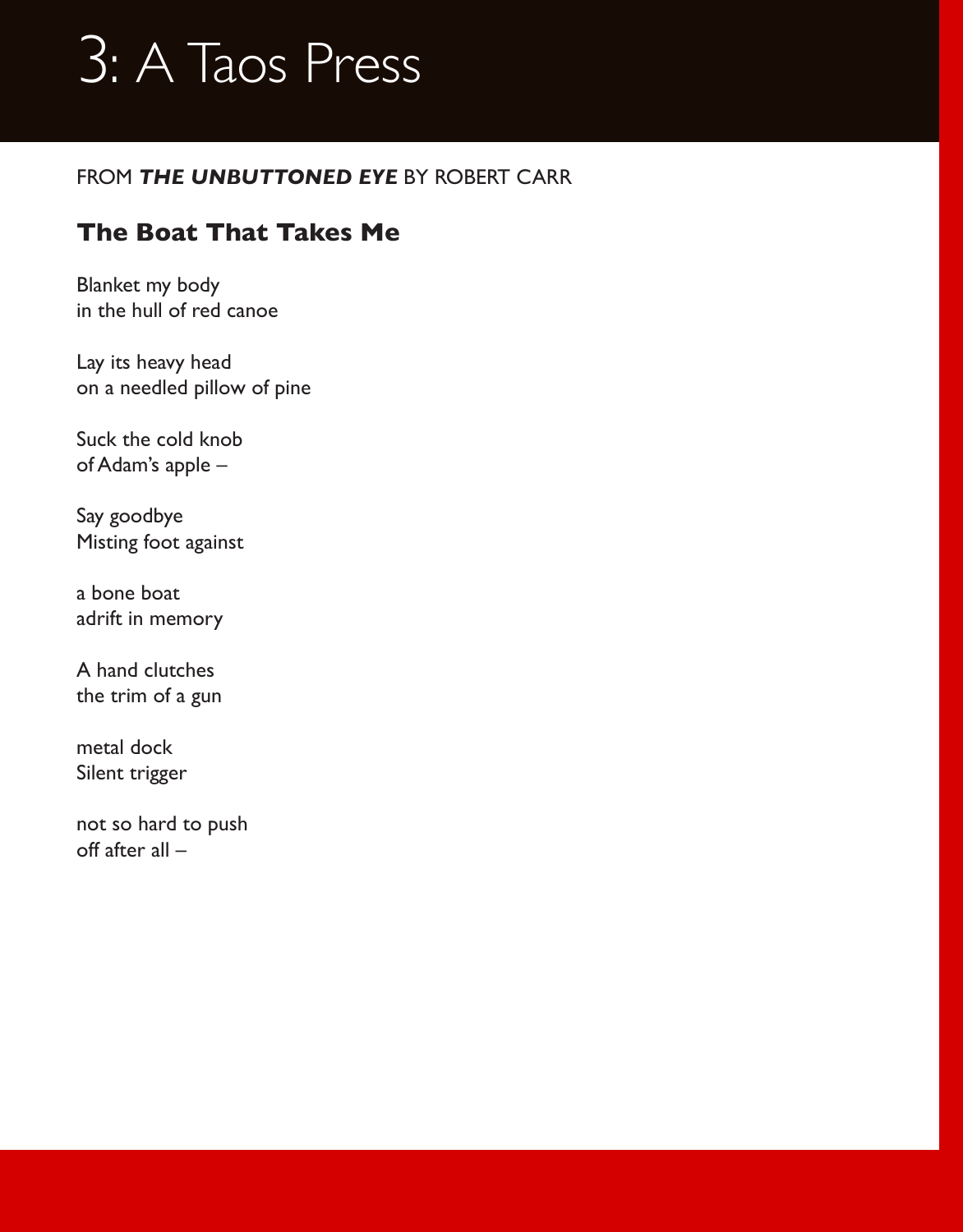#### FROM *THE BURNINGS* BY GARY WORTH MOODY

### **See And Be Astonished By Whatever Will Occur**

Before the black water withdraws to scale the lake's shore with brine like skin incandescent after love before the black room's green night-heron's eye becomes the mirror revealing myriad criminal stars, thinned relentlessly into foreign constellations unremembered tarnished by the shrunken unkindled arbor of vacant memory and men riding antlered deer under the horizon into the valley plaqued with burn before the burning whirlwind or boiling pool no matter how shrunken the gyri or jigging fibered tangles before the white ones leave their floating wooden mountains no matter how many still thrumming hearts we lift from opened breasts of those pinned to an altar for burning we will all be only variant syllables joined and spun through the aqueduct's opened mouth into the river's sacrificial throat like cries against wind in dream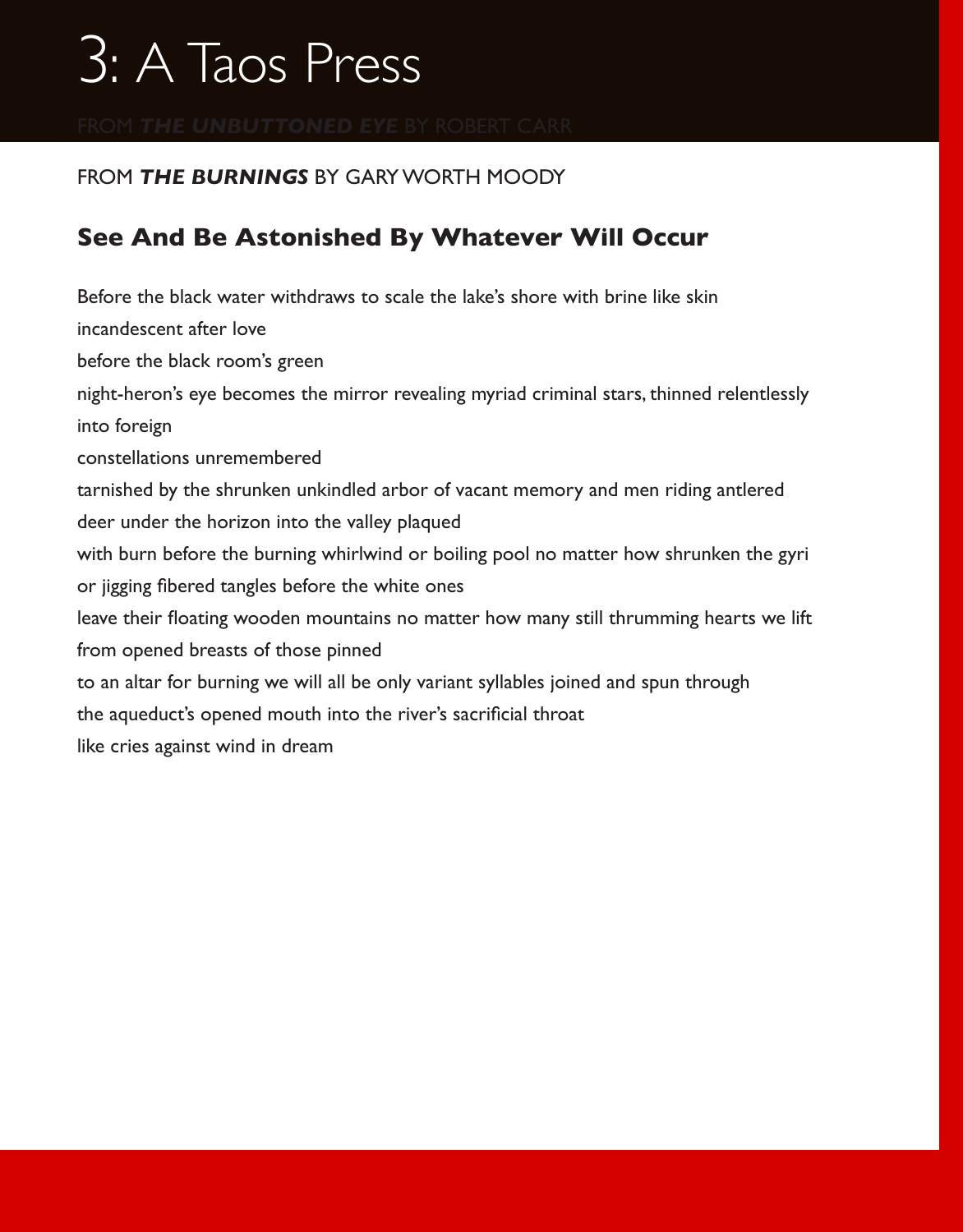

#### FROM *GIRL* BY VERONICA GOLOS

### **Ten Miniature Gods Swirl Inside the Room**

How old are you? *Ten.*

Do you know our names? *No.*

How long do we have? *Mother will sleep. See? Her bottle is empty.*

Do you dream of us? *Sometimes.*

When? *When I'm under water. In the bathtub. I go under water and I open my eyes, and there are so many floating sparkles.* 

Will you come with us? *Where?*

Where do you wish? *To the sea?*

You will become Mermaid.  *Oh yes, please. Yes, pearls in my hair, silver tail, my nails purple as cyclamens.*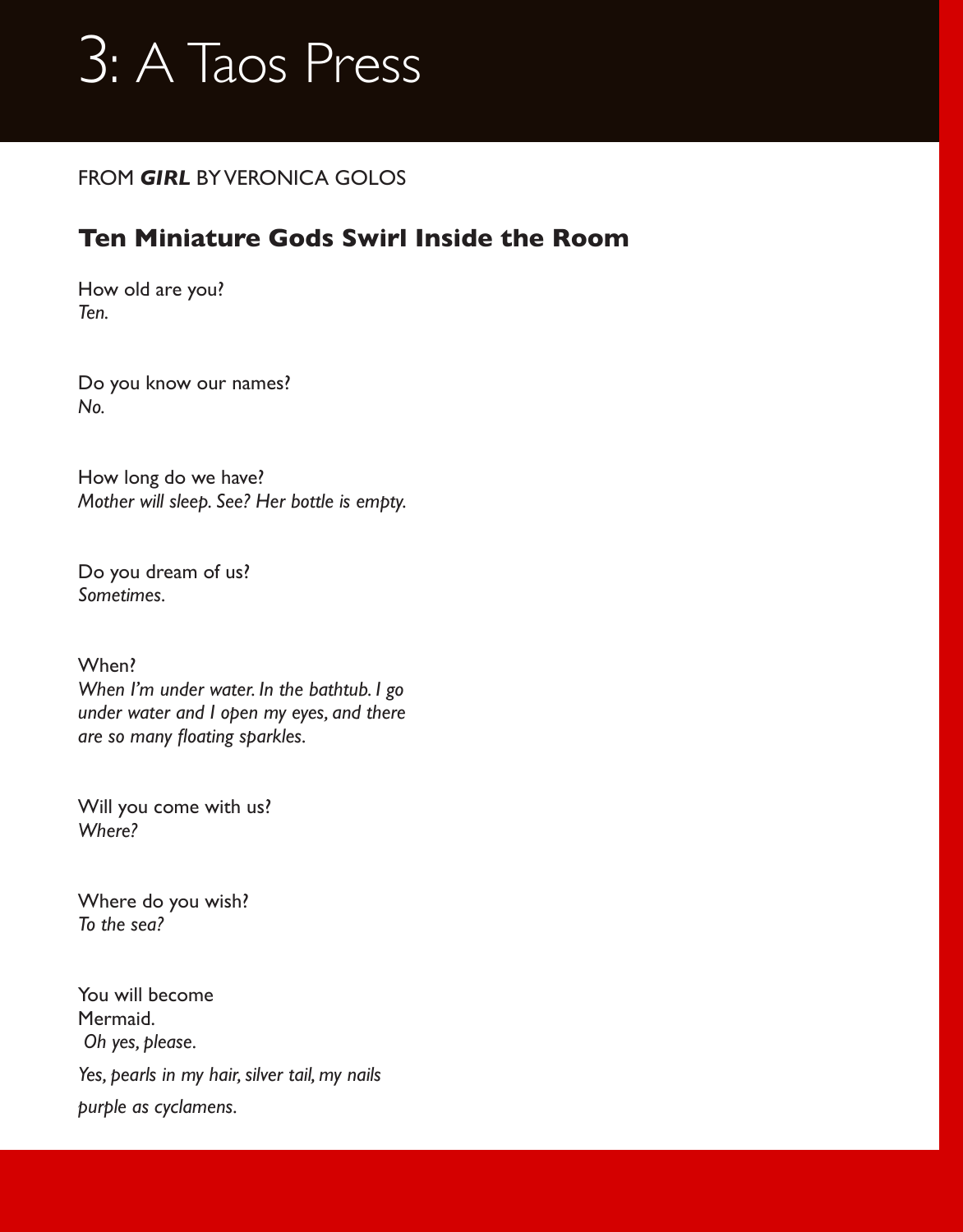#### FROM *QUIVIRA* BY KAREN KEVORKIAN

### **Seem to Be Inscribing Some Sort of Language in the Air**

You are walking on a side street in a small western mountain town opposite a muddy field where two horses pasture you've walked past the horses before today they are solemn not a wagging-tail day their eyes on pocks in the mud their hooves made and you wanting the long lashes of acknowledgment

a small cold wind

blows and a tree of brown leaves shakes it is talking and the brown rains down another gust again that talking sound the leaves give

like starlings, small black birds of gold eyes that with one mind rise from buildings or trees a tornado to block light then fan and turn a pointillist demotic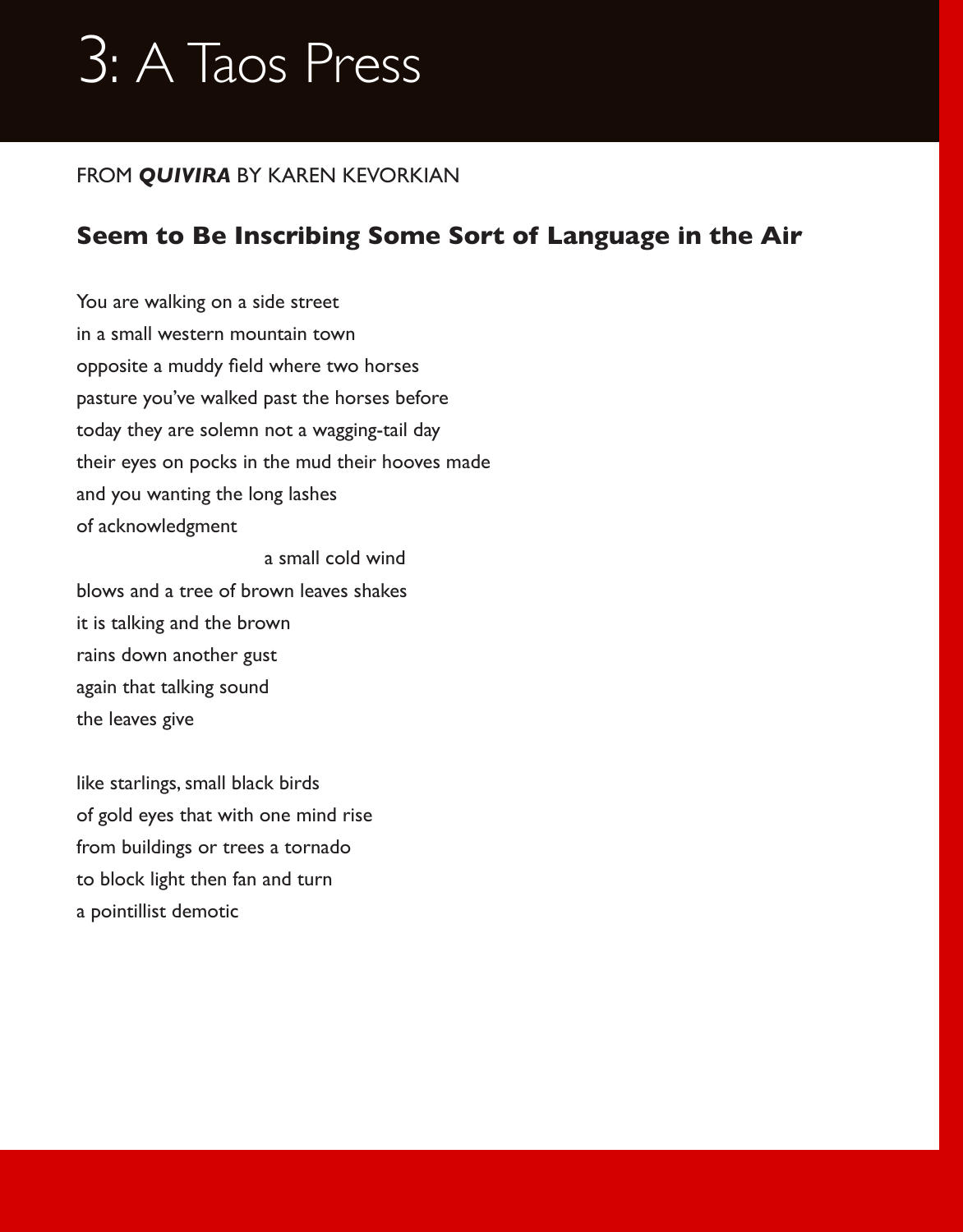#### FROM *godspine* BY TERRI MUUSS

### **Alternate Names for Rape Survivors**

- 1. held breath in the half-light of red-eyed dawn
- 2. muscle tension before the brick is thrown
- 3. forgotten bodies piled on a dorm-room floor
- 4. someone's daughter
- 5. shade from a leaf gone once the sun moves in the sky
- 6. life-destroyer of the hometown football star
- 7. huddled masses yearning to breathe breathe breathe br
- 8. twisted knot, a hive of cuts on thighs
- 9. disembodied soul and the cat's 10th life
- 10. your teacher, bus driver, dental hygienist, the girl who sits stone-faced at church
- 11. (me)
- 12. every third woman reading this
- 13. a reinvention of reinvention
- 14. the millisecond before the razor or the noose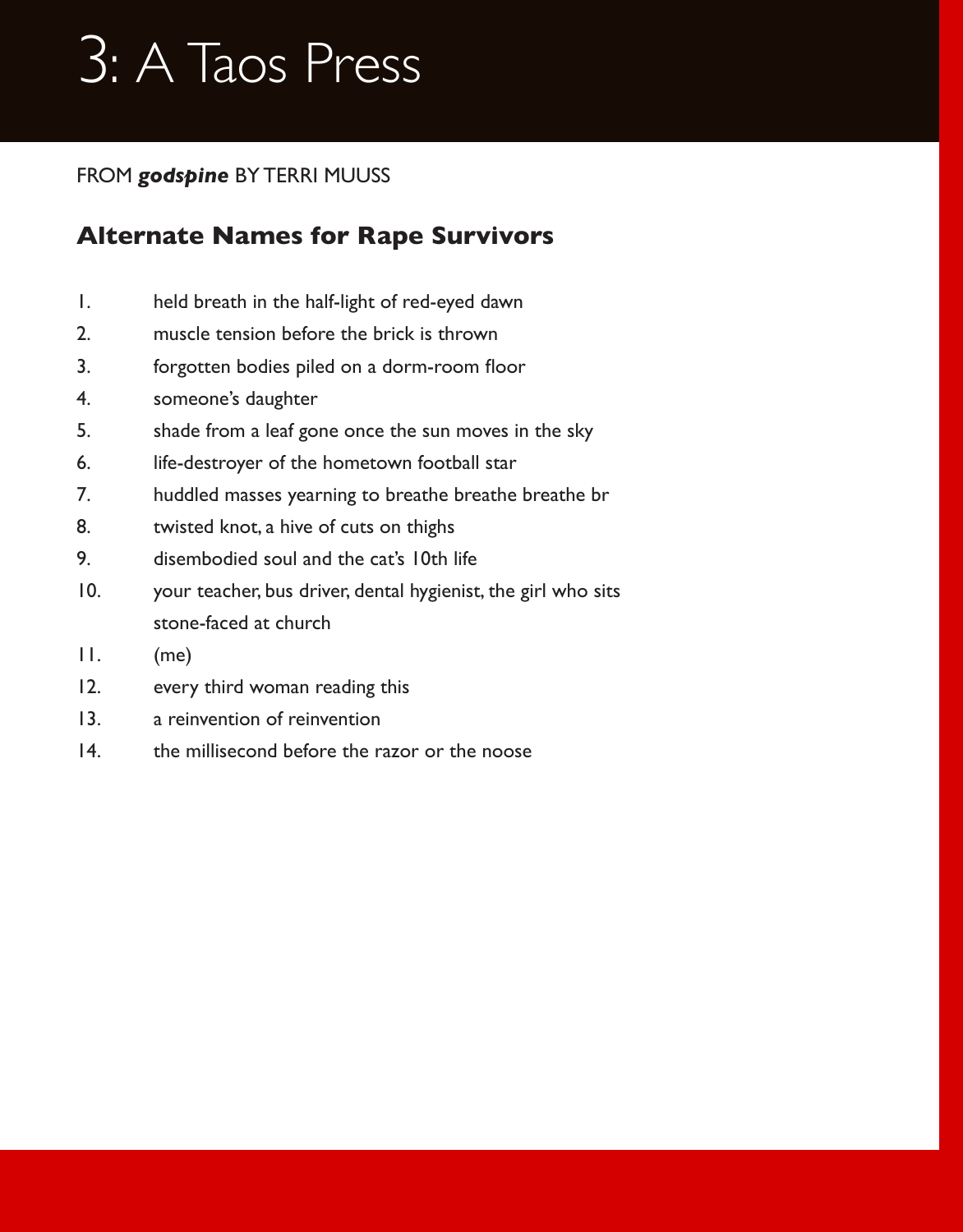#### FROM *ANYONE'S SON* BY DAVID MEISCHEN

### **The Words Inside**

Night rustles in the hackberry leaves. A gate hinge complains, nudged by restless yearning. Henhouse mutterings

from wherever dreams have transported these heavy, flightless creatures. From the house behind him only

silence, no sign from the others. Father, mother, sister, brothers. Awake they look past him, eyes empty as grommets.

Tonight—the dark, the stars, the cool against his skin—he burns to know if somewhere there are others fed

by hungers that cannot be quenched: out of deepest dark beneath the nearest hackberry,

a white plume cresting, a tail held sassily aloft. The boy on one side, this unknowable creature

on the other, his impertinent sashay, as if winking at the boy, his longing, the meager rooms behind him, doors

opening so easily out to a sky like this. Confetti incandescing. The boy takes in as much

starlight as he can hold. Sleep opens in him, its delicate petals, a voice without words, singing him away.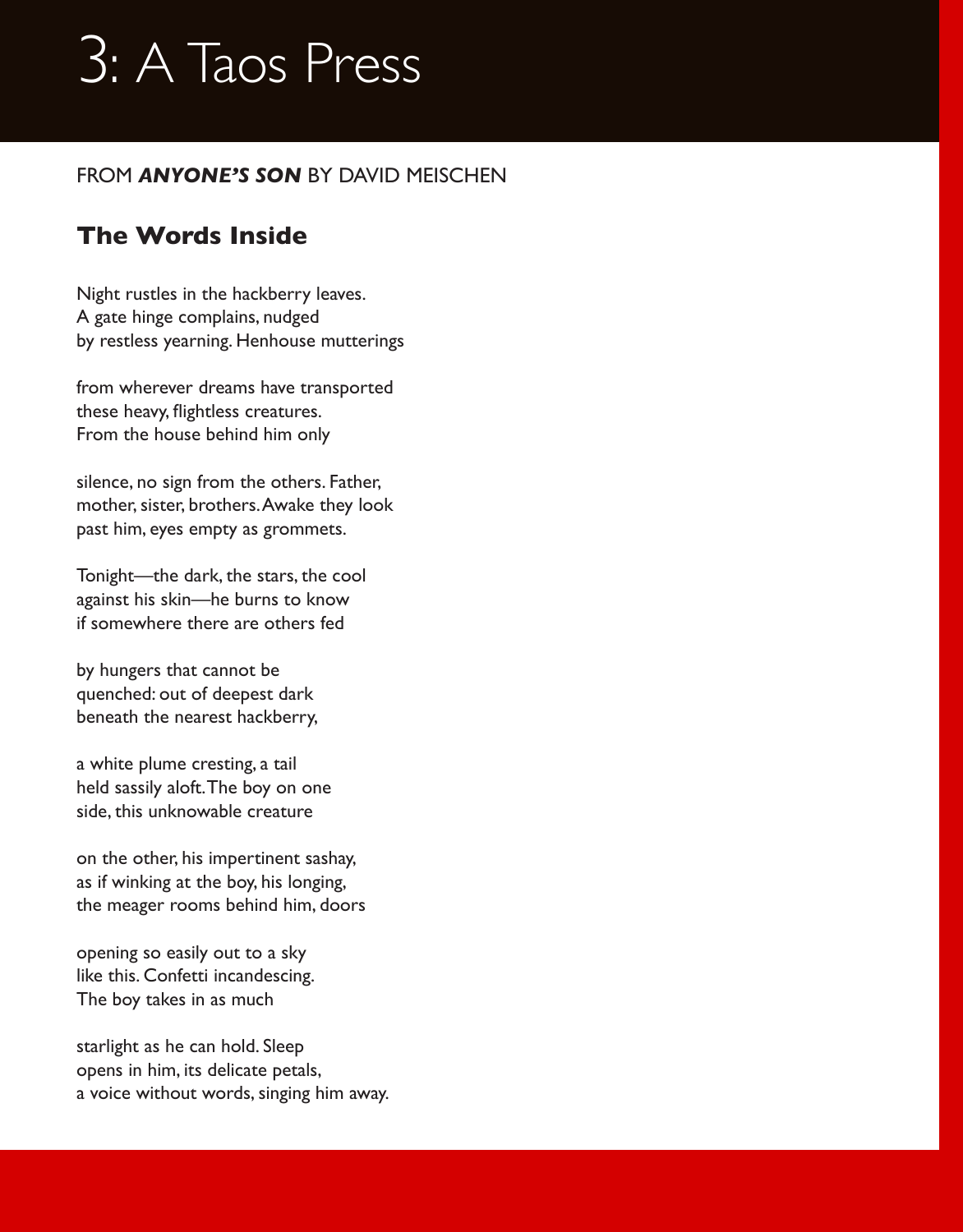#### FROM *VANISHES* BY D E ZUCCONE

### **The 6s & 9s**

That first trick, like telling a bedtime story relies on your face being able to appear to invent details of what doesn't exist

as happiness. Pleasure's such a surprise we kiss it goodbye before it arrives. Cotton candy, satin sheets, menus, chocolate

truffles, our favorite confusions diffuse our desires. I'm going to show you two cards; they don't matter. Imagine you don't

know what to bring from your cave of disappeared. The Soldier or the Tinder Box, a lost cat, a shame you hide beneath jewelry,

memories constantly sauntering off as you sleep…you have lost too many, so much disappears, I see that you're distracted. Here

look, aren't these your 9s & 6s leaping into my hand? Does it matter how I managed this? What's in your left hand, another itch?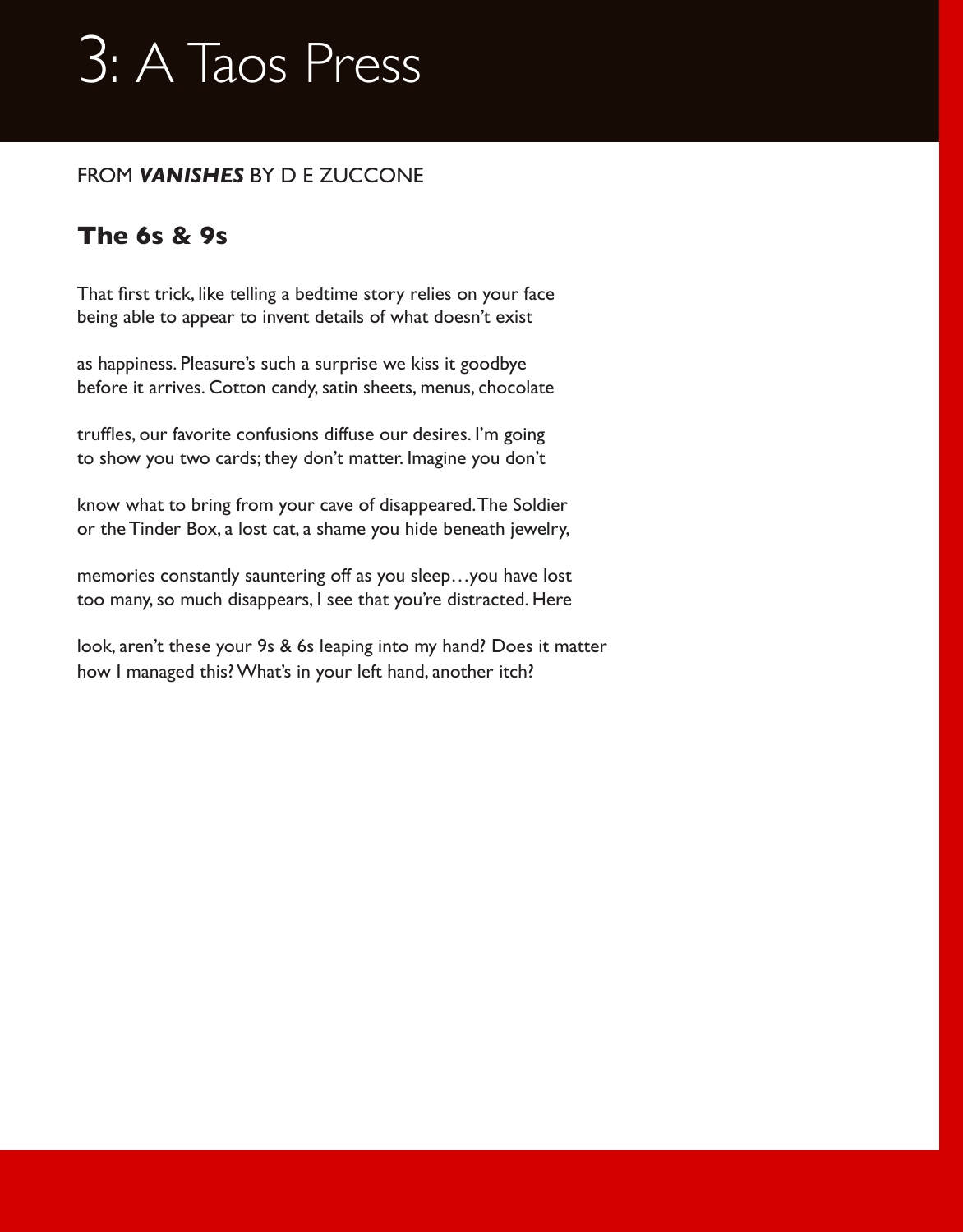#### FROM *ABYSS & BRIDGE* BY RENÉE GREGORIO

## **The Grace of Now**

sometimes seasons change in a whirl of wind then smoke into being. sometimes we turn a corner only to meet ourselves face-to-face.

if there's trembling to be had, have it, if falling is the only way to touch the ground, surrender to what's startling and right—

fierce light rising over dense mountain the sound of water falling on stone, and this body (always this body) with its back of grief and front of desire.

what would it be like to stay with yourself (not ahead as if running for a bus not behind as if left on the platform by departing train) just here, just now in this warm, still air, earth moistened by yesterday's brief rain?

know that. claim what is good. then get up: take your place in this world.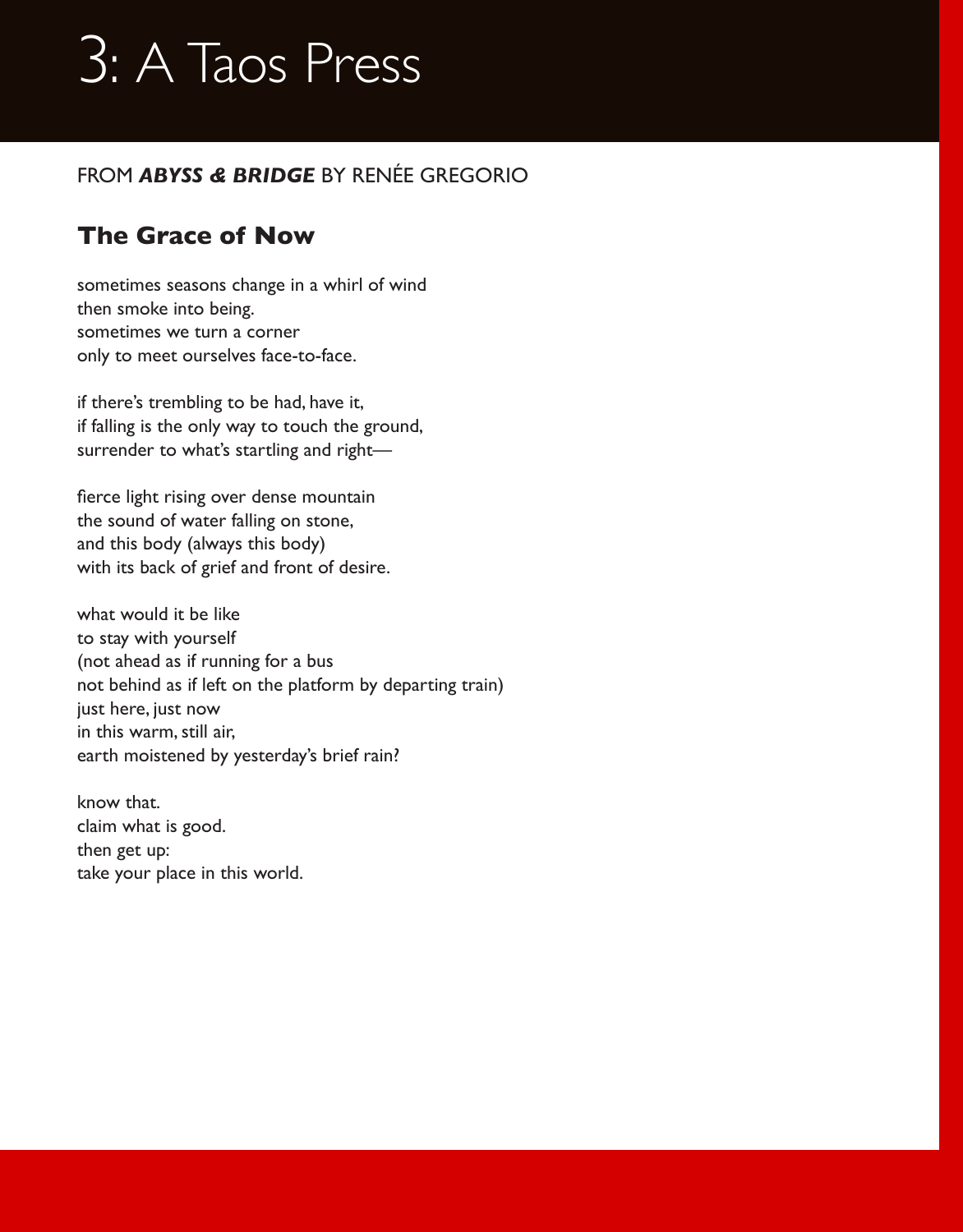#### FROM *MANIFOLD* BY E R LUTKEN

### **Ars Parabola**

*Luc Bat for Horace and MacLeish*

Can't say what a poem is or not but graph it and the plot might trace that perfect spot for one whose vertex taps the sun: abscissa makes a run from rhyme to none and metric time devolves from frozen symmetry. Equal distance of free line and focal point defines sure sense, logic's stare obscured as symbols play in pure sound's bright flare.White-hot words ignite a sharp savor, the bite, the risk, an ordinate of bliss.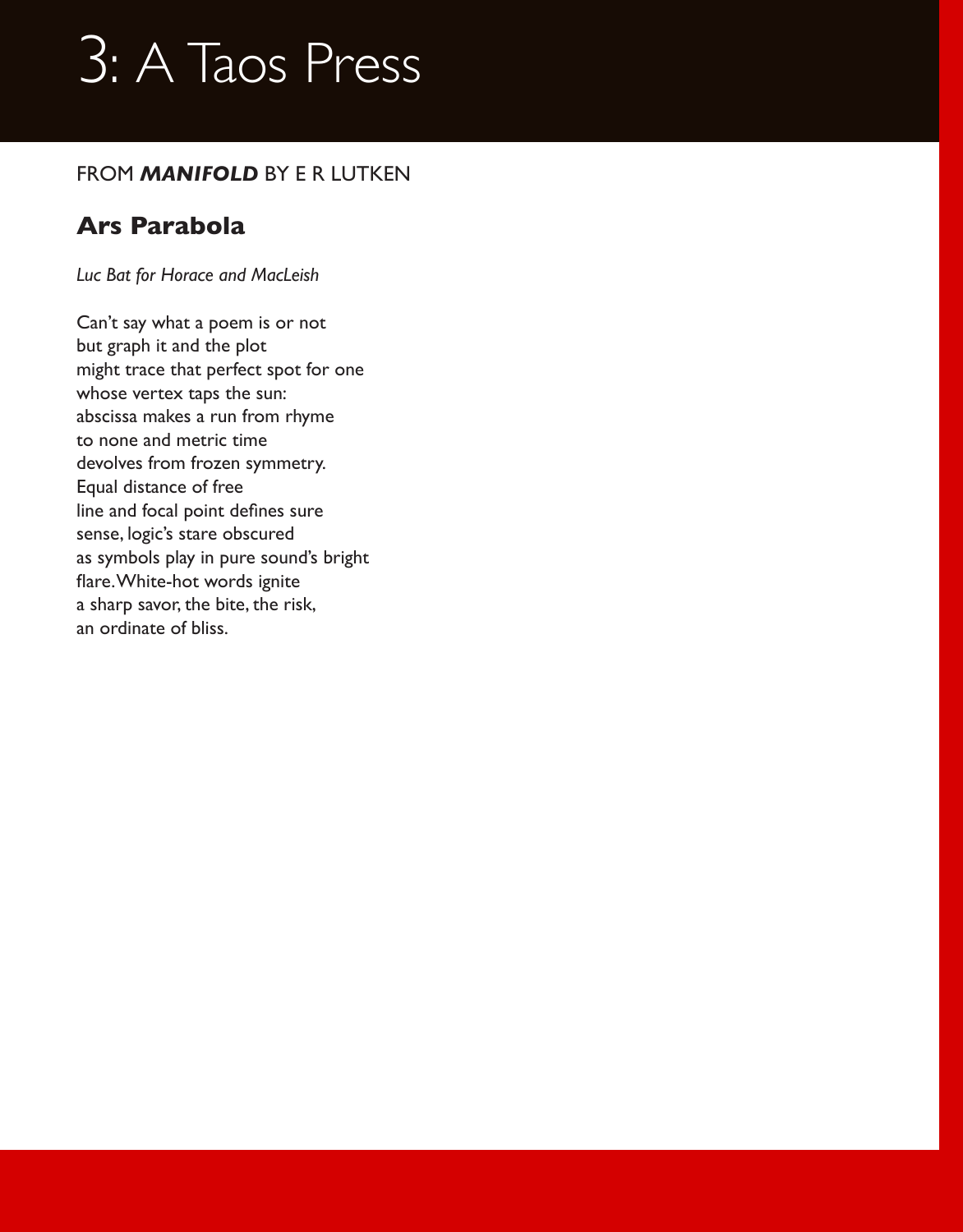#### FROM *M* BY DALE M. KUSHNER

### **The Handless Maiden**

The leaves are alive with the fire of dying. Dried blood for the roses. Marsh hay for wintering corms. Travail of of tiger lily and dwarf iris. Travail of ruby rugosas. Tale of death and renewal. Of the handless maiden, her calculating father, and the devil, that loneliness, craving her beauty. And the king who fashions a pair of silver hands. Amputation is not always annihilation, a blunt but important fact. Remember, there is often a garden. Globes of potent fruit. And angels, sometimes in the form of a snake. I am not lying about any of this. Not just in fairy tales the hands grow back.